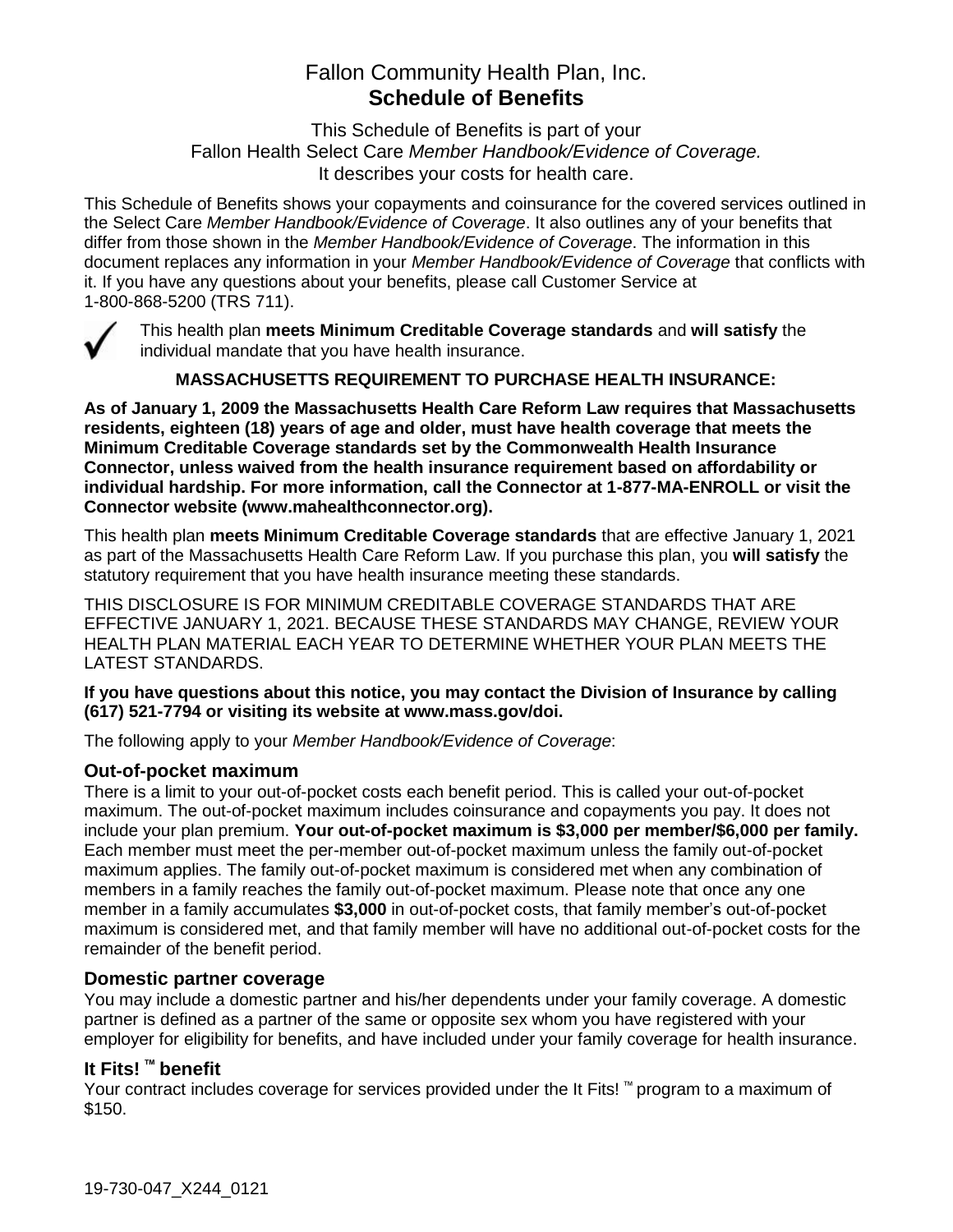#### **SmartShopper program**

Your contract includes coverage for services provided under the SmartShopper program. Please go to the Fallon Health website at www.fallonhealth.org and visit the member portal for details.

#### **Covered services**

The following chart shows your costs for covered services. These costs apply to the services in the **Description of benefits** section of your *Member Handbook/Evidence of Coverage*. In summary, your responsibilities are as follows: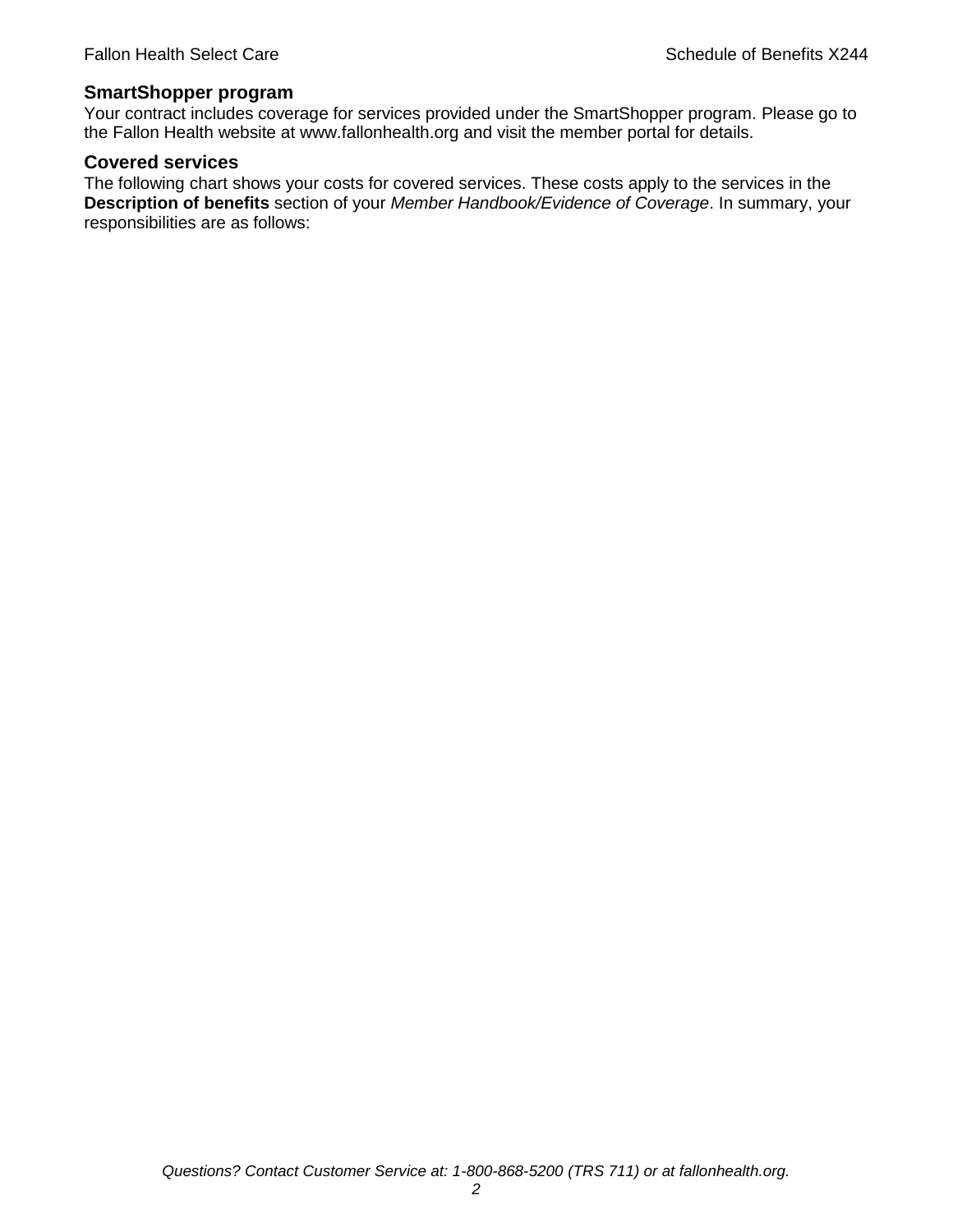| <b>Covered services</b> |                                                                                                                                                | <b>Benefits</b>                                  |
|-------------------------|------------------------------------------------------------------------------------------------------------------------------------------------|--------------------------------------------------|
|                         | <b>Ambulance services</b><br>1. Ambulance transportation for an emergency                                                                      | Covered in full                                  |
|                         | 2. Ambulance transportation for non-emergency situations, when                                                                                 | Covered in full                                  |
|                         | medically necessary                                                                                                                            |                                                  |
|                         | <b>Autism services</b>                                                                                                                         |                                                  |
|                         | Prior authorization required<br>1. Habilitative and rehabilitative care                                                                        | \$20 copayment per visit                         |
|                         | 2. Applied behavior analysis when supervised by a board certified                                                                              | Covered in full                                  |
|                         | behavioral analyst                                                                                                                             |                                                  |
|                         | 3. Therapeutic care, services including speech, physical and<br>occupational therapy                                                           | \$20 copayment per visit                         |
|                         | Durable medical equipment and prosthetic/orthotic devices                                                                                      |                                                  |
|                         | Referral and prior authorization required for most services<br>1. The purchase or rental of durable medical equipment and prosthetic/          | 20% coinsurance                                  |
|                         | orthotic devices (including the fitting, preparing, repairing and                                                                              |                                                  |
|                         | modifying of the appliance)                                                                                                                    |                                                  |
|                         | 2. Scalp hair prosthesis (wigs) for individuals who have suffered hair<br>loss as a result of the treatment of any form of cancer or leukemia. | 20% coinsurance                                  |
|                         | Coverage is provided for one scalp hair prosthetic (wig) per member                                                                            |                                                  |
|                         | per benefit period when the prosthesis is determined to be medically<br>necessary by a plan physician and the plan.                            |                                                  |
|                         | 3. Breast prosthesis that is medically necessary after a covered                                                                               | 20% coinsurance                                  |
|                         | reconstructive surgery following a mastectomy                                                                                                  |                                                  |
|                         | 4. Prosthetic limbs which replace, in whole or in part, an arm or leg                                                                          | 20% coinsurance                                  |
| 5.                      | Insulin pump and insulin pump supplies                                                                                                         | Covered in full                                  |
| 6.                      | <b>Breast pumps</b>                                                                                                                            | Covered in full                                  |
| 7.                      | Up to \$2,000 per ear for hearing aid device only, every 36 months                                                                             | 20% coinsurance                                  |
|                         | (must be 21 years of age or younger)<br>Related services and supplies for hearing aids (not subject to the                                     |                                                  |
|                         | \$2,000 limit)                                                                                                                                 |                                                  |
|                         | 8. Medical and surgical supplies                                                                                                               | Covered in full                                  |
|                         | <b>Emergency and urgent care</b><br>Emergency room visits                                                                                      | \$150 copayment per visit                        |
| 1.<br>2.                | Emergency room visits when you are admitted to an observation room                                                                             | Covered in full                                  |
| 3.                      | Urgent care visits in a doctor's office or at an urgent care facility                                                                          | \$40 copayment per visit                         |
| 4.                      | Emergency prescription medication provided out of the Select Care                                                                              | Tier 1: \$10 copayment                           |
|                         | service area as part of an approved emergency treatment                                                                                        | Tier 2: \$25 copayment                           |
|                         |                                                                                                                                                | Tier 3: \$50 copayment<br>Tier 4: \$50 copayment |
|                         |                                                                                                                                                | for up to a 14-day supply                        |
| 5.                      | Telemedicine visits with physicians through Teladoc. Visits are                                                                                | \$20 copayment per visit                         |
|                         | performed by phone, video, or mobile app.                                                                                                      |                                                  |
|                         |                                                                                                                                                |                                                  |
|                         |                                                                                                                                                |                                                  |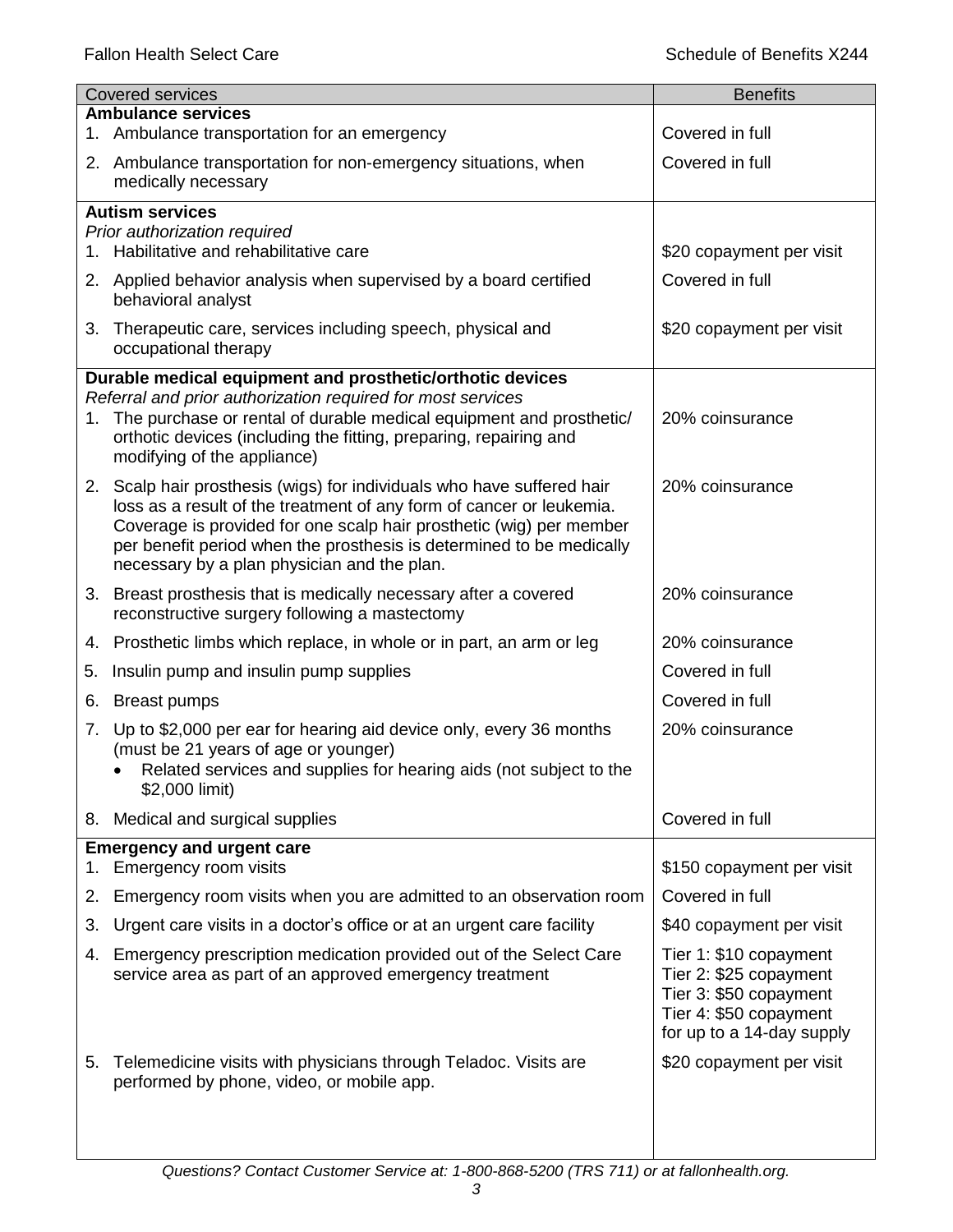| <b>Covered services</b>                                                                                                                                                                                                                                                                                                                                                                                                                | <b>Benefits</b>                                                       |
|----------------------------------------------------------------------------------------------------------------------------------------------------------------------------------------------------------------------------------------------------------------------------------------------------------------------------------------------------------------------------------------------------------------------------------------|-----------------------------------------------------------------------|
| <b>Enteral formulas and low protein foods</b><br>Referral and prior authorization required for enteral formulas<br>1. Enteral formulas, upon a physician's written order, for home use in the<br>treatment of malabsorption caused by Crohn's disease, ulcerative<br>colitis, gastroesophageal reflux, gastrointestinal motility, chronic<br>intestinal pseudo-obstruction, and inherited diseases of amino acids<br>and organic acids | Covered in full                                                       |
| 2. Food products that have been modified to be low in protein for<br>individuals with inherited diseases of amino acids and organic acids.<br>You may be required to purchase these products over the counter<br>and submit claims to the plan for reimbursement.                                                                                                                                                                      | Covered in full                                                       |
| Home health care services                                                                                                                                                                                                                                                                                                                                                                                                              |                                                                       |
| Prior authorization required<br>1. Part-time or intermittent skilled nursing care and physical therapy<br>provided in your home by a home health agency                                                                                                                                                                                                                                                                                | Covered in full                                                       |
| 2. Additional services and supplies that are determined to be a medically<br>necessary component of skilled nursing care and physical therapy                                                                                                                                                                                                                                                                                          | Covered in full                                                       |
| 3. Home dialysis services and non-durable medical supplies                                                                                                                                                                                                                                                                                                                                                                             | Covered in full                                                       |
| <b>Hospice care services</b><br>Referral and prior authorization required                                                                                                                                                                                                                                                                                                                                                              | Covered in full                                                       |
| <b>Hospital inpatient services</b>                                                                                                                                                                                                                                                                                                                                                                                                     |                                                                       |
| Referral and prior authorization required<br>1. Inpatient hospital services including room and board in a semiprivate<br>room and the services and supplies that would ordinarily be furnished<br>to you while you are an inpatient                                                                                                                                                                                                    | \$500 copayment per<br>admission                                      |
| Infertility/assisted reproductive technology (art) services*                                                                                                                                                                                                                                                                                                                                                                           |                                                                       |
| Referral and prior authorization required (unless provided by a Reliant                                                                                                                                                                                                                                                                                                                                                                |                                                                       |
| Medical Group specialist and you have a Reliant Medical Group PCP)<br>1. Office visits for the consultation, evaluation and diagnosis of fertility                                                                                                                                                                                                                                                                                     | \$20 copayment per visit<br>with a PCP and certain<br>other providers |
|                                                                                                                                                                                                                                                                                                                                                                                                                                        | \$40 copayment per visit<br>with a specialist                         |
| Diagnostic laboratory services<br>2.                                                                                                                                                                                                                                                                                                                                                                                                   | Covered in full                                                       |
| Diagnostic X-ray services<br>3.                                                                                                                                                                                                                                                                                                                                                                                                        | Covered in full                                                       |
| Artificial insemination, such as intrauterine insemination (IUI)<br>4.                                                                                                                                                                                                                                                                                                                                                                 | Covered in full                                                       |
| Assisted reproductive technologies* except for those services listed<br>5.<br>below                                                                                                                                                                                                                                                                                                                                                    | Covered in full                                                       |
| 6. Assisted reproductive technologies for:<br>• In vitro fertilization (IVF-ET)<br>• Gamete intrafallopian transfer (GIFT)<br>• Zygote intrafallopian transfer (ZIFT)                                                                                                                                                                                                                                                                  | \$250 copayment per<br>procedure                                      |
|                                                                                                                                                                                                                                                                                                                                                                                                                                        |                                                                       |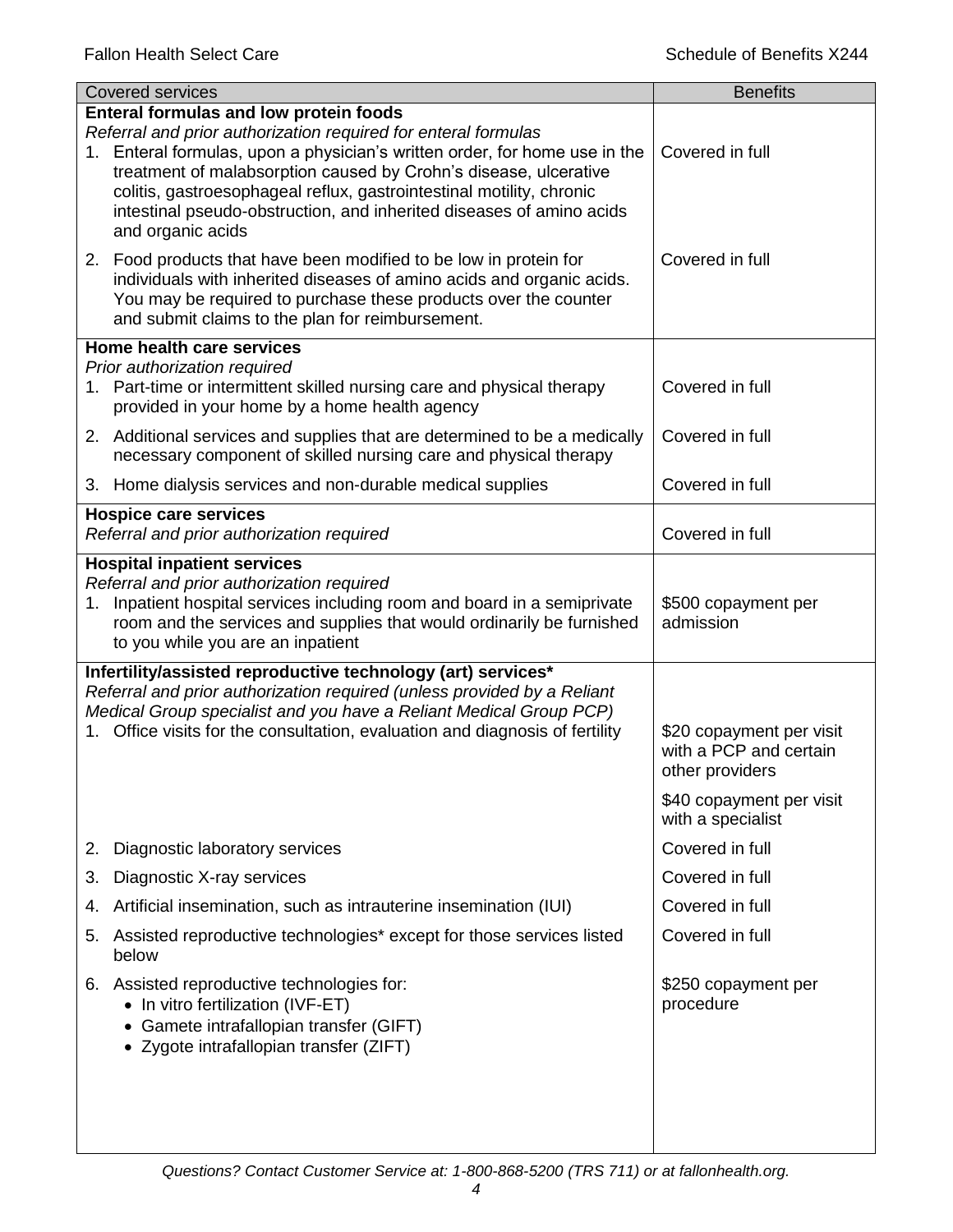| <b>Covered services</b>                                                                                                                                                                                                                                                                                                                                                                                                                                                                                                                                                                                                                                                                                                                                                                                                                                                                                                                                                                                                                                                                                                                         | <b>Benefits</b>                                 |
|-------------------------------------------------------------------------------------------------------------------------------------------------------------------------------------------------------------------------------------------------------------------------------------------------------------------------------------------------------------------------------------------------------------------------------------------------------------------------------------------------------------------------------------------------------------------------------------------------------------------------------------------------------------------------------------------------------------------------------------------------------------------------------------------------------------------------------------------------------------------------------------------------------------------------------------------------------------------------------------------------------------------------------------------------------------------------------------------------------------------------------------------------|-------------------------------------------------|
| Infertility/assisted reproductive technology (art) services*, continued                                                                                                                                                                                                                                                                                                                                                                                                                                                                                                                                                                                                                                                                                                                                                                                                                                                                                                                                                                                                                                                                         |                                                 |
| 7. Sperm, egg, and/or inseminated egg procurement, assisted hatching,<br>cryopreservation, processing and banking for plan members in active<br>infertility treatment, to the extent that such costs are not covered by<br>the donor's insurer                                                                                                                                                                                                                                                                                                                                                                                                                                                                                                                                                                                                                                                                                                                                                                                                                                                                                                  | Covered in full                                 |
| * See the Description of benefits section of your Member<br>Handbook/Evidence of Coverage for a list of covered infertility/ART<br>services.                                                                                                                                                                                                                                                                                                                                                                                                                                                                                                                                                                                                                                                                                                                                                                                                                                                                                                                                                                                                    |                                                 |
| <b>Maternity services</b><br>1. Obstetrical services including prenatal, childbirth, postnatal and<br>postpartum care                                                                                                                                                                                                                                                                                                                                                                                                                                                                                                                                                                                                                                                                                                                                                                                                                                                                                                                                                                                                                           | Prenatal: \$20 copayment<br>(first visit only)  |
|                                                                                                                                                                                                                                                                                                                                                                                                                                                                                                                                                                                                                                                                                                                                                                                                                                                                                                                                                                                                                                                                                                                                                 | Postnatal: \$20 copayment<br>per visit          |
| Inpatient maternity and newborn child care for a minimum of 48 hours of<br>2.<br>care following a vaginal delivery, or 96 hours of care following a<br>Caesarean section delivery, including the charges for the following<br>services when provided during an inpatient maternity admission:<br>childbirth, nursery charges, circumcision, routine examination, hearing<br>screening and medically necessary treatments of congenital defects,<br>birth abnormalities or premature birth. The covered length of stay may be<br>reduced if the mother and the attending physician agree upon an earlier<br>discharge. If you or your newborn are discharged earlier, you are<br>covered for home visits, parent education, assistance and training in<br>breast or bottle feeding and the performance of any necessary and<br>appropriate clinical tests; provided, however that the first home visit shall<br>be conducted by a registered nurse, physician or certified nurse midwife;<br>and provided further, that any subsequent home visit determined to be<br>clinically necessary shall be provided by a licensed health care provider. | \$500 copayment per<br>admission                |
| (Fallon Health members are eligible for childbirth classes (refresher class or<br>siblings class))                                                                                                                                                                                                                                                                                                                                                                                                                                                                                                                                                                                                                                                                                                                                                                                                                                                                                                                                                                                                                                              | Covered in full through<br>member reimbursement |
|                                                                                                                                                                                                                                                                                                                                                                                                                                                                                                                                                                                                                                                                                                                                                                                                                                                                                                                                                                                                                                                                                                                                                 |                                                 |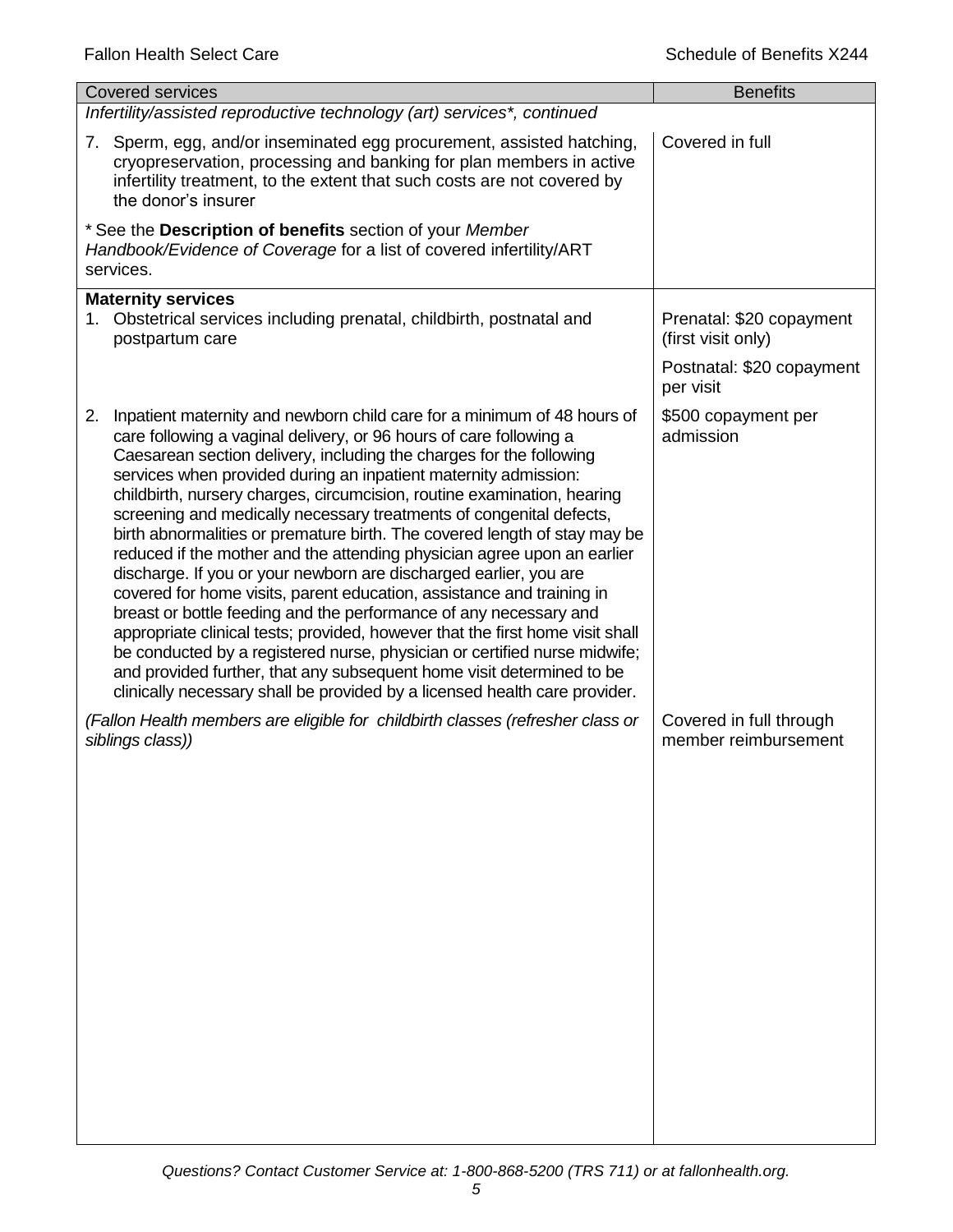|                                          | <b>Covered services</b>                                                                                                                                                                                                                                                                                                                                    | <b>Benefits</b>          |
|------------------------------------------|------------------------------------------------------------------------------------------------------------------------------------------------------------------------------------------------------------------------------------------------------------------------------------------------------------------------------------------------------------|--------------------------|
| Mental health and substance use services |                                                                                                                                                                                                                                                                                                                                                            |                          |
|                                          | <b>Inpatient services</b><br>Prior authorization required                                                                                                                                                                                                                                                                                                  |                          |
|                                          | 1. Inpatient hospital care for as many days as your condition requires,<br>including room and board and the services and supplies that would<br>ordinarily be furnished to you while you are an inpatient. These<br>include, but are not limited to, individual, family and group therapy,<br>pharmacological therapy, and diagnostic laboratory services. | Covered in full          |
|                                          | Note: Prior authorization will not be required for behavioral health<br>inpatient admission immediately following an emergency room visit.                                                                                                                                                                                                                 |                          |
|                                          | <b>Intermediate services</b>                                                                                                                                                                                                                                                                                                                               |                          |
|                                          | Prior authorization required<br>Intermediate services include but are not limited to:<br>1. Acute and other residential treatment: Mental health services provided<br>in a 24-hour setting therapeutic environments                                                                                                                                        | Covered in full          |
|                                          | 2. Clinically managed detoxification services: 24 hour, 7 days a week,<br>clinically managed de-tox services in a licensed non-hospital setting<br>that include 24 hour per day supervision                                                                                                                                                                | Covered in full          |
|                                          | 3. Partial Hospitalization: Short-term day/evening mental health<br>programming available 5 to 7 days per week                                                                                                                                                                                                                                             | \$20 copayment per visit |
|                                          | 4. Intensive outpatient programs: Multimodal, inter-disciplinary,<br>structured behavioral health treatment provided 2-3 hours per day,<br>multiple days per week                                                                                                                                                                                          | \$20 copayment per visit |
|                                          | 5. Day treatment: Program encompasses some portion of the day or<br>week rather than a weekly visit                                                                                                                                                                                                                                                        | \$20 copayment per visit |
|                                          | 6. Crisis Stabilization: Short-term psychiatric treatment in a structured,<br>community based therapeutic environments                                                                                                                                                                                                                                     | \$20 copayment per visit |
|                                          | 7. In-home therapy services                                                                                                                                                                                                                                                                                                                                | \$20 copayment per visit |
|                                          | Intermediate services for children and adolescents under the age of 19<br>1. Community-based acute treatment                                                                                                                                                                                                                                               | Covered in full          |
| 2.                                       | Intensive community-based treatment                                                                                                                                                                                                                                                                                                                        | Covered in full          |
| 3.                                       | Intensive Care Coordination                                                                                                                                                                                                                                                                                                                                | Covered in full          |
| 4.                                       | Family Stabilization Team (also referred to as In-Home Therapy)                                                                                                                                                                                                                                                                                            | Covered in full          |
| 5.                                       | In-home Behavioral Services                                                                                                                                                                                                                                                                                                                                | Covered in full          |
| 6.                                       | Mobile Crisis Intervention (services available up to seven days).<br>Prior authorization not required.                                                                                                                                                                                                                                                     | Covered in full          |
|                                          | 7. Family support and training                                                                                                                                                                                                                                                                                                                             | Covered in full          |
| 8.                                       | Therapeutic mentoring services                                                                                                                                                                                                                                                                                                                             | Covered in full          |
|                                          | <b>Outpatient services</b>                                                                                                                                                                                                                                                                                                                                 |                          |
| 1.                                       | Outpatient office visits, including individual, group or family therapy.                                                                                                                                                                                                                                                                                   | \$20 copayment per visit |
|                                          | 2. Psychopharmacological services, such as visits with a physician to<br>review, monitor and adjust the levels of prescription medication to<br>treat a mental condition. Prior authorization required.                                                                                                                                                    | \$20 copayment per visit |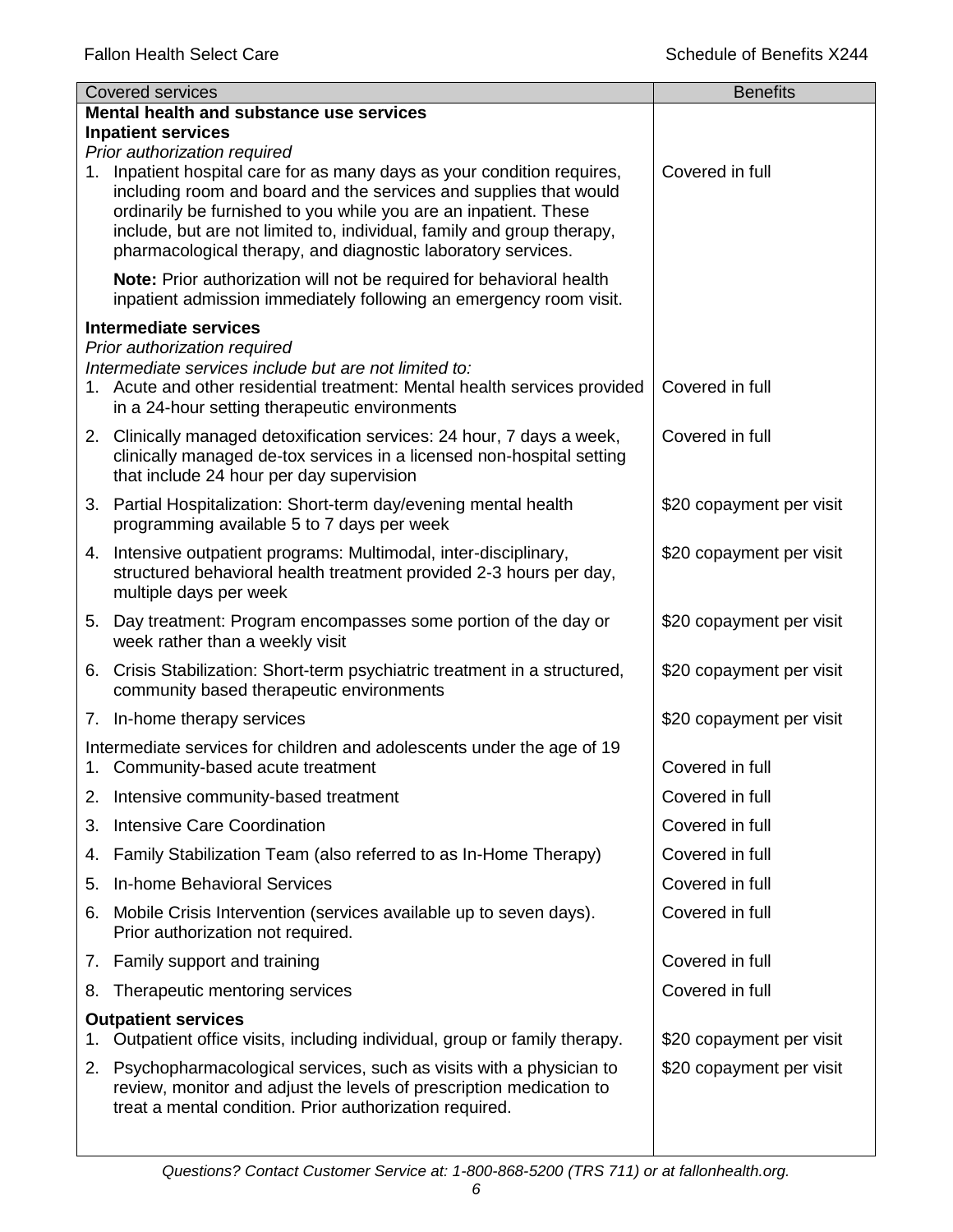|    | <b>Covered services</b>                                                                                                                                                                                                                                                                                                                                                                    | <b>Benefits</b>                                                         |  |
|----|--------------------------------------------------------------------------------------------------------------------------------------------------------------------------------------------------------------------------------------------------------------------------------------------------------------------------------------------------------------------------------------------|-------------------------------------------------------------------------|--|
|    | Mental health and substance use services, continued                                                                                                                                                                                                                                                                                                                                        |                                                                         |  |
|    | 3. Neuropsychological assessment services when medically necessary.<br>Prior authorization required.                                                                                                                                                                                                                                                                                       | \$20 copayment per visit                                                |  |
|    | Note: Effective for plan years beginning on or after October 1, 2015,<br>Massachusetts state law (Chapter 258 of the Acts of 2014) restricts the<br>circumstances in which insurers may require prior authorization for<br>substance use services. We will not require prior authorization for<br>substance use services in any circumstances where this is not allowed by<br>Chapter 258. |                                                                         |  |
|    | <b>Office visits and outpatient services</b><br>Office visits, to diagnose or treat an illness or an injury                                                                                                                                                                                                                                                                                | \$20 copayment per visit                                                |  |
|    | Telehealth visits done via a secure, real time Telemedicine<br>$\bullet$<br>platform which is inclusive of both an audio and visual                                                                                                                                                                                                                                                        | with a PCP and certain<br>other providers                               |  |
|    | component.                                                                                                                                                                                                                                                                                                                                                                                 | \$40 copayment per visit<br>with a specialist                           |  |
|    | 2. A second opinion, upon your request, with another plan provider                                                                                                                                                                                                                                                                                                                         | \$20 copayment per visit<br>with a PCP and certain<br>other providers   |  |
|    |                                                                                                                                                                                                                                                                                                                                                                                            | \$40 copayment per visit<br>with a specialist                           |  |
|    | 3. Certain drugs covered under medical benefits, and that are ordered,<br>supplied and administered by a plan provider                                                                                                                                                                                                                                                                     | Covered in full                                                         |  |
|    | 4. Allergy injections                                                                                                                                                                                                                                                                                                                                                                      | Covered in full                                                         |  |
| 5. | Radiation therapy and Chemotherapy                                                                                                                                                                                                                                                                                                                                                         | Covered in full                                                         |  |
| 6. | Respiratory therapy                                                                                                                                                                                                                                                                                                                                                                        | Covered in full                                                         |  |
| 7. | Hormone replacement services in the doctor's office for<br>perimenopausal or postmenopausal women                                                                                                                                                                                                                                                                                          | \$20 copayment per visit                                                |  |
| 8. | Diagnostic lab services ordered by a plan provider, in relation to a<br>covered office visit                                                                                                                                                                                                                                                                                               | Covered in full                                                         |  |
|    | 9. Diagnostic X-ray services ordered by a plan provider, in relation to a<br>covered office visit                                                                                                                                                                                                                                                                                          | Covered in full                                                         |  |
|    | 10. Other diagnostic services including but not limited to, EKG,<br>endoscopy, colonoscopy and ultrasound                                                                                                                                                                                                                                                                                  | Covered in full                                                         |  |
|    | 11. High-tech imaging services, including but not limited to, MRI/MRA,<br>CT/CTA, PET scans and nuclear cardiology imaging. Limited to one<br>copayment per day when performed at the same facility for the same<br>diagnosis. (Prior authorization required.)                                                                                                                             | \$150 copayment per MRI,<br>CT, PET scan or nuclear<br>cardiology image |  |
|    | 12. Chiropractic services for acute musculoskeletal conditions. The<br>condition must be new or an acute exacerbation of a previous<br>condition. Chiropractic services will be covered as medically<br>necessary.                                                                                                                                                                         | \$20 copayment per visit                                                |  |
|    | Outpatient lab tests and x-rays                                                                                                                                                                                                                                                                                                                                                            | See Diagnostic lab, x-ray<br>and high-tech imaging<br>services          |  |
|    | 13. Outpatient renal dialysis at a plan-designated center or continuous<br>ambulatory peritoneal dialysis                                                                                                                                                                                                                                                                                  | Covered in full                                                         |  |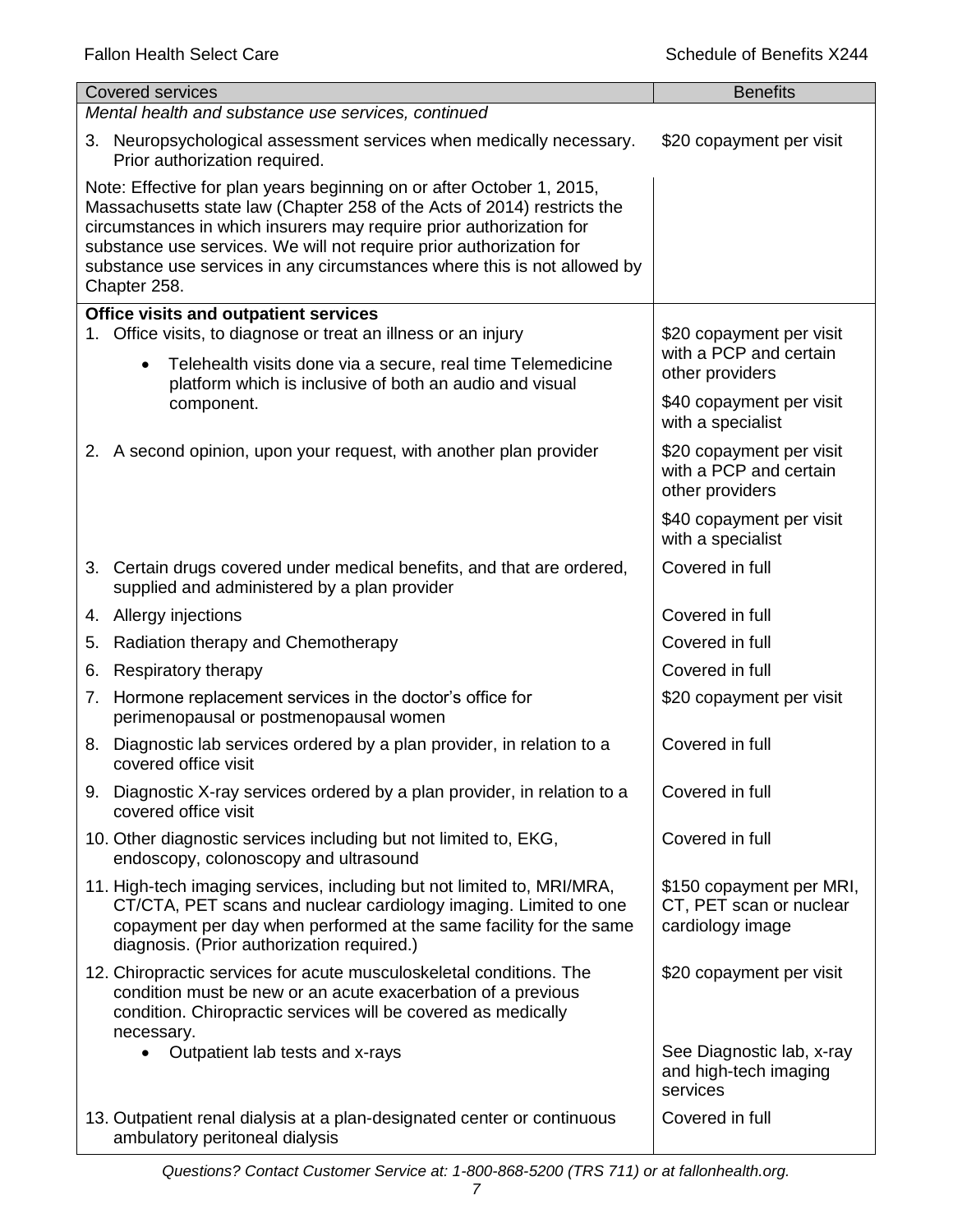| <b>Covered services</b>                                                                                                                                                                                             | <b>Benefits</b>                                                                                                         |
|---------------------------------------------------------------------------------------------------------------------------------------------------------------------------------------------------------------------|-------------------------------------------------------------------------------------------------------------------------|
| Office visits and outpatient services, continued                                                                                                                                                                    |                                                                                                                         |
| 14. Diabetes outpatient self-management training and education,<br>including medical nutrition therapy, provided by a certified diabetes<br>health care provider                                                    | \$20 copayment per visit                                                                                                |
| 15. Laboratory tests necessary for the diagnosis or treatment of diabetes,<br>including glycosylated hemoglobin, or HbAlc, tests, and<br>urinary/protein/microalbumin and lipid profiles                            | Covered in full                                                                                                         |
| 16. Medical social services provided to assist you in adjustment to your or<br>your family member's illness. This includes assessment, counseling,<br>consultation and assistance in accessing community resources. | \$20 copayment per visit                                                                                                |
| 17. Outpatient surgery, anesthesia and the medically necessary<br>preoperative and postoperative care related to the surgery                                                                                        | \$250 copayment per<br>surgery when provided in<br>a hospital outpatient, day<br>surgery or ambulatory care<br>facility |
| 18. Visit to a contracted limited service clinic. Services are provided for a<br>variety of common illnesses, including, but not limited to:<br>strep throat                                                        | \$20 copayment per visit                                                                                                |
| ear, eyes, sinus, bladder and bronchial infections<br>minor skin conditions (e.g. sunburn, cold sores)                                                                                                              |                                                                                                                         |
| 19. Podiatry care                                                                                                                                                                                                   |                                                                                                                         |
| Outpatient lab tests and x-rays                                                                                                                                                                                     | See Diagnostic lab, x-ray<br>and imaging services                                                                       |
| Outpatient surgical services                                                                                                                                                                                        | See Outpatient surgery                                                                                                  |
| Outpatient medical care                                                                                                                                                                                             | See Office visits                                                                                                       |
| Oral surgery and related services                                                                                                                                                                                   |                                                                                                                         |
| Referral and prior authorization required (except for extraction of<br>impacted teeth or lingual frenectomy)                                                                                                        |                                                                                                                         |
| 1. Removal or exposure of impacted teeth, including both hard and soft<br>tissue impactions, or an evaluation for this procedure                                                                                    | \$40 copayment per visit                                                                                                |
| 2. Surgical treatments of cysts, affecting the teeth or gums, that must be<br>rendered by a plan oral surgeon                                                                                                       | \$40 copayment per visit                                                                                                |
| Treatment of fractures of the jaw bone (mandible) or any facial bone<br>3.                                                                                                                                          | \$40 copayment per visit                                                                                                |
| Evaluation and surgery for the treatment of temporomandibular joint<br>4.<br>disorder when a medical condition is diagnosed, or for surgery related<br>to the jaw or any structure connected to the jaw             | \$40 copayment per visit                                                                                                |
| 5. Extraction of teeth in preparation for radiation treatment of the head or<br>neck                                                                                                                                | \$40 copayment per visit                                                                                                |
| Surgical treatment related to cancer<br>6.                                                                                                                                                                          | \$40 copayment per visit                                                                                                |
|                                                                                                                                                                                                                     |                                                                                                                         |
|                                                                                                                                                                                                                     |                                                                                                                         |
|                                                                                                                                                                                                                     |                                                                                                                         |
|                                                                                                                                                                                                                     |                                                                                                                         |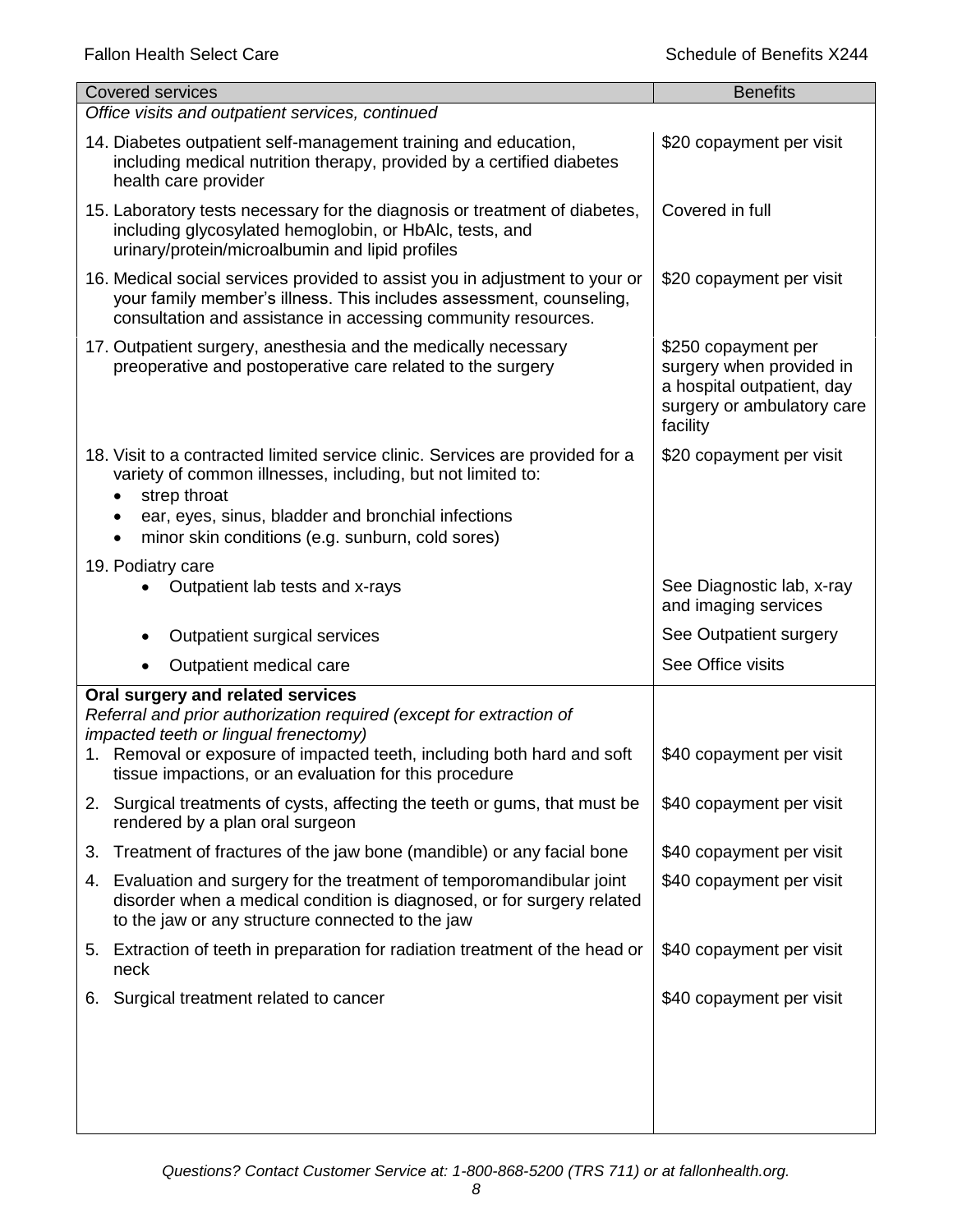| <b>Covered services</b>                                                                                                                                                                                                                                                                                                                               | <b>Benefits</b>                                                                                                          |
|-------------------------------------------------------------------------------------------------------------------------------------------------------------------------------------------------------------------------------------------------------------------------------------------------------------------------------------------------------|--------------------------------------------------------------------------------------------------------------------------|
| Oral surgery and related services, continued                                                                                                                                                                                                                                                                                                          |                                                                                                                          |
| 7. Emergency medical care, such as, to relieve pain and stop bleeding<br>as a result of accidental injury to sound natural teeth or tissues, when<br>provided as soon as medically possible after the injury. This does not<br>include restorative or other dental services. No referral or<br>authorization is required. Go to the closest provider. | \$20 copayment per visit to<br>a physician's or dentist's<br>office<br>\$150 copayment per visit<br>to an emergency room |
| Note: See Office visits and outpatient services for diagnostic lab and<br>X-ray services.                                                                                                                                                                                                                                                             |                                                                                                                          |
| <b>Organ transplants</b><br>Referral and prior authorization required<br>1. Office visits related to the transplant                                                                                                                                                                                                                                   | \$20 copayment per visit<br>with a PCP and certain<br>other providers                                                    |
|                                                                                                                                                                                                                                                                                                                                                       | \$40 copayment per visit<br>with a specialist                                                                            |
| 2. Inpatient hospital services, including room and board in a semiprivate<br>room and the services and supplies that would ordinarily be furnished<br>to you while you are an inpatient                                                                                                                                                               | \$500 copayment per<br>admission                                                                                         |
| 3. Human leukocyte antigen (HLA) or histocompatability locus antigen<br>testing for A, B or DR antigens, or any combination thereof, necessary<br>to establish bone marrow transplant donor suitability of a member                                                                                                                                   | Covered in full                                                                                                          |
| <b>Pediatric dental services</b><br>(for members under the age of 19)                                                                                                                                                                                                                                                                                 | See Addendum: Pediatric<br><b>Dental Services</b>                                                                        |
| <b>Pediatric vision services</b><br>(for members under the age of 19)                                                                                                                                                                                                                                                                                 | See Addendum: Pediatric<br><b>Vision Services</b>                                                                        |
|                                                                                                                                                                                                                                                                                                                                                       |                                                                                                                          |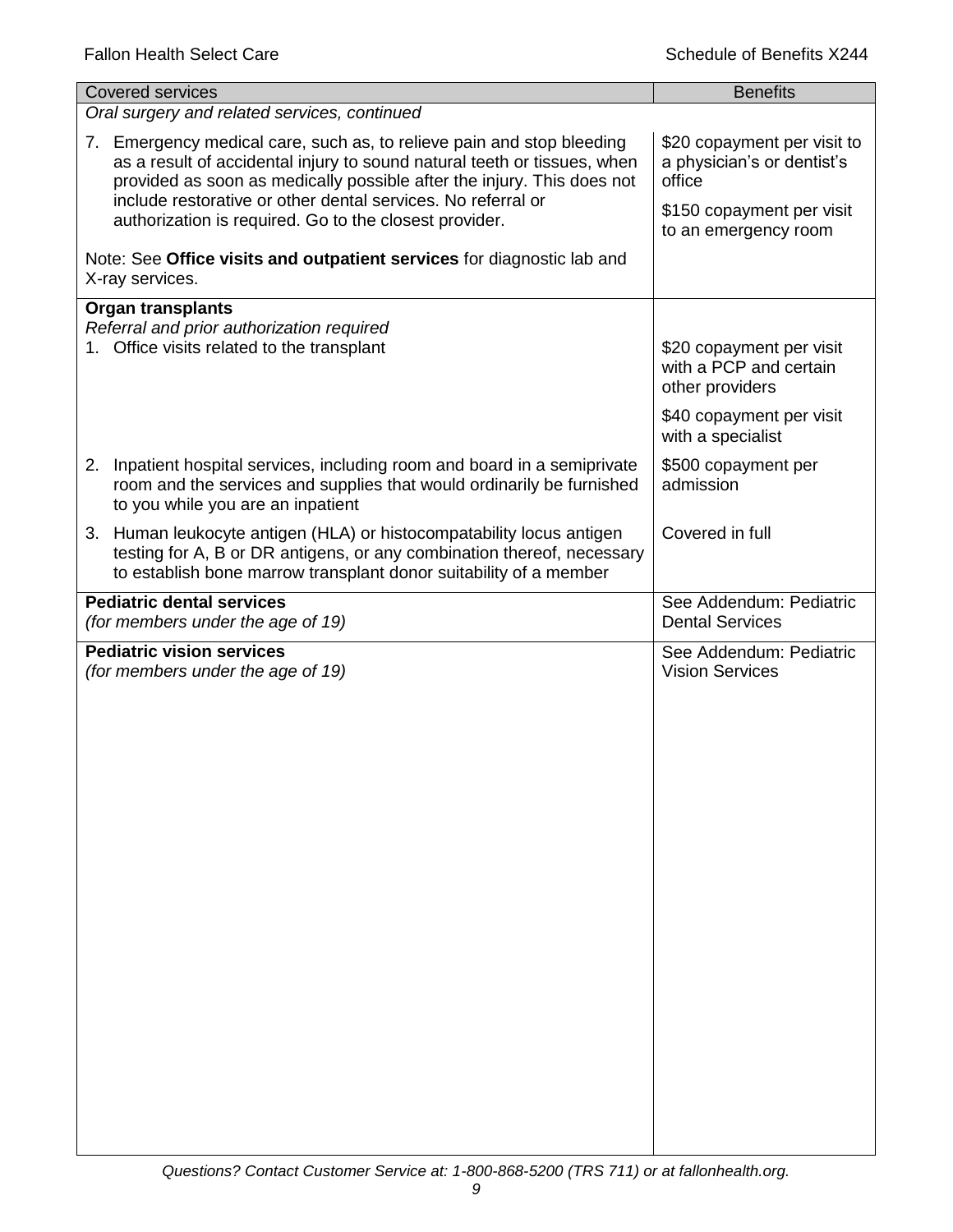| <b>Covered services</b>                                                                                                                                                                                                                                                                                                                                                                                                                                      | <b>Benefits</b>                                                                                                                                             |
|--------------------------------------------------------------------------------------------------------------------------------------------------------------------------------------------------------------------------------------------------------------------------------------------------------------------------------------------------------------------------------------------------------------------------------------------------------------|-------------------------------------------------------------------------------------------------------------------------------------------------------------|
| <b>Prescription drugs</b><br>Covered prescription items:<br>• Prescription medication<br>• Prescription contraceptive drugs and devices*                                                                                                                                                                                                                                                                                                                     | Network pharmacy:<br>Tier 1: \$10 copayment<br>Tier 2: \$25 copayment                                                                                       |
| • Hormone replacement therapy for peri- and post-menopausal<br>women<br>• Injectable agents (self-administered**)                                                                                                                                                                                                                                                                                                                                            | Tier 3: \$50 copayment<br>Tier 4: \$50 copayment<br>for up to a 30-day supply                                                                               |
| $\bullet$ Insulin<br>• Syringes (including insulin syringes) or needles when medically<br>necessary<br>• Supplies for the treatment of diabetes, as required by state law,<br>including:<br>blood glucose monitoring strips<br>$\overline{\phantom{0}}$<br>urine glucose strips<br>lancets<br>$\qquad \qquad -$<br>ketone strips<br>• Special medical formulas to treat certain metabolic disorders<br>required by state law (prior authorization required). | Mail-order pharmacy:<br>Tier 1: \$20 copayment<br>Tier 2: \$50 copayment<br>Tier 3: \$150 copayment<br>Tier 4: \$150 copayment<br>for up to a 90-day supply |
| *Generic prescription contraceptive drugs and devices are covered in full.<br>Brand name prescription contraceptive drugs and devices with no generic<br>equivalent are covered in full (prior authorization required).                                                                                                                                                                                                                                      |                                                                                                                                                             |
| ** Injectables administered in the doctor's office or under other<br>professional supervision are covered as a medical benefit.                                                                                                                                                                                                                                                                                                                              |                                                                                                                                                             |
| Orally administered anticancer medications used to kill or slow the growth<br>of cancerous cells                                                                                                                                                                                                                                                                                                                                                             | Covered in full                                                                                                                                             |
| Certain medications cannot be limited to a 30-day supply due to<br>manufacturer packaging, for example, a prefilled syringe. In these cases,<br>you will be charged the applicable copay/coinsurance based on the actual<br>day supply.                                                                                                                                                                                                                      |                                                                                                                                                             |
| Note: Medical and surgical supplies obtained through a pharmacy may<br>have a drug prescription benefit cost-sharing applied.                                                                                                                                                                                                                                                                                                                                |                                                                                                                                                             |
|                                                                                                                                                                                                                                                                                                                                                                                                                                                              |                                                                                                                                                             |
|                                                                                                                                                                                                                                                                                                                                                                                                                                                              |                                                                                                                                                             |
|                                                                                                                                                                                                                                                                                                                                                                                                                                                              |                                                                                                                                                             |
|                                                                                                                                                                                                                                                                                                                                                                                                                                                              |                                                                                                                                                             |
|                                                                                                                                                                                                                                                                                                                                                                                                                                                              |                                                                                                                                                             |
|                                                                                                                                                                                                                                                                                                                                                                                                                                                              |                                                                                                                                                             |
|                                                                                                                                                                                                                                                                                                                                                                                                                                                              |                                                                                                                                                             |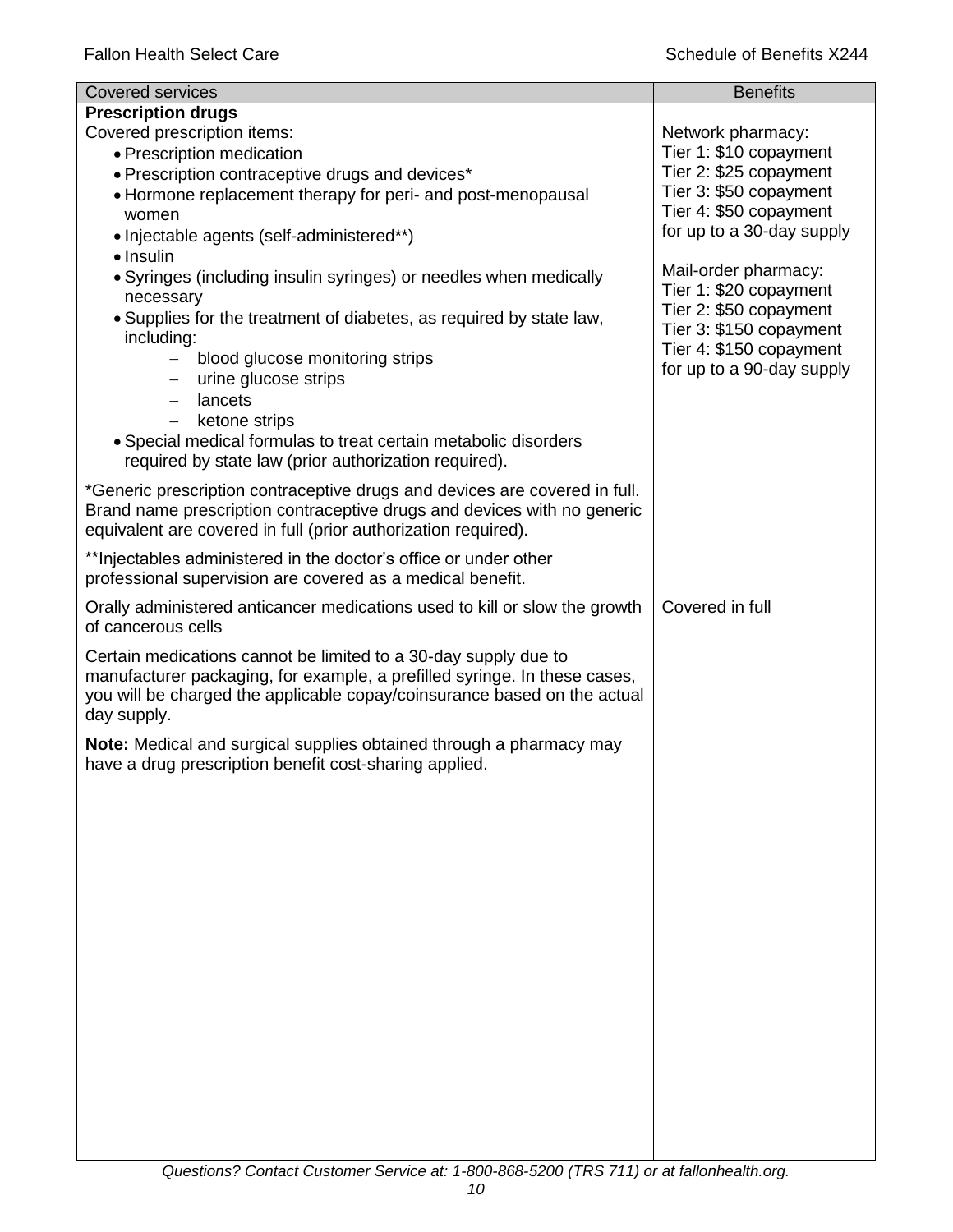|    | <b>Covered services</b>                                                                                                                                                                                                                                                                                                                                                                                                                                                                | <b>Benefits</b> |
|----|----------------------------------------------------------------------------------------------------------------------------------------------------------------------------------------------------------------------------------------------------------------------------------------------------------------------------------------------------------------------------------------------------------------------------------------------------------------------------------------|-----------------|
|    | <b>Preventive care</b>                                                                                                                                                                                                                                                                                                                                                                                                                                                                 |                 |
| 1. | Routine physical exams for the prevention and detection of disease                                                                                                                                                                                                                                                                                                                                                                                                                     | Covered in full |
| 2. | Immunizations that are included on the formulary, that are for covered<br>medical benefits and that are ordered, supplied and administered by a<br>plan physician. If administered by a plan specialist, you will generally<br>need to obtain a referral to see the specialist.                                                                                                                                                                                                        | Covered in full |
|    | 3. A baseline mammogram for women age 35 to 40, and a yearly<br>mammogram for women age 40 and older                                                                                                                                                                                                                                                                                                                                                                                   | Covered in full |
|    | 4. Routine gynecological care services, including an annual Pap smear<br>(cytological screening) and pelvic exam                                                                                                                                                                                                                                                                                                                                                                       | Covered in full |
| 5. | Routine eye exams, once in each 12-month period                                                                                                                                                                                                                                                                                                                                                                                                                                        | Covered in full |
| 6. | Hearing and vision screening                                                                                                                                                                                                                                                                                                                                                                                                                                                           | Covered in full |
|    | 7. Well-child care and pediatric services, at least six times during the<br>child's first year after birth, at least three times during the next year,<br>then at least annually until the child's sixth birthday. This includes the<br>following services, as recommended by the physician and in<br>accordance with state law:<br>physical examination<br>history<br>٠<br>measurements<br>sensory screening<br>neuropsychiatric evaluation<br>• development screening and assessment | Covered in full |
|    | 8. Pediatric services including:<br>• appropriate immunizations<br>• hereditary and metabolic screening at birth<br>• newborn hearing screening test performed before the newborn<br>infant is discharged from the hospital or birthing center<br>• tuberculin tests, hematocrit, hemoglobin, and other appropriate<br>blood tests and urinalysis<br>• lead screening                                                                                                                  | Covered in full |
|    | 9. Female consultations, examinations, procedures, contraceptive<br>devices, and medical services related to the use of all contraceptive<br>methods*                                                                                                                                                                                                                                                                                                                                  | Covered in full |
|    | 10. Tobacco counseling sessions with your primary physician or other<br>provider designed to create a plan to stop smoking.                                                                                                                                                                                                                                                                                                                                                            | Covered in full |
|    | * Prescription contraceptive devices are covered under the prescription<br>drug benefit.                                                                                                                                                                                                                                                                                                                                                                                               |                 |
|    |                                                                                                                                                                                                                                                                                                                                                                                                                                                                                        |                 |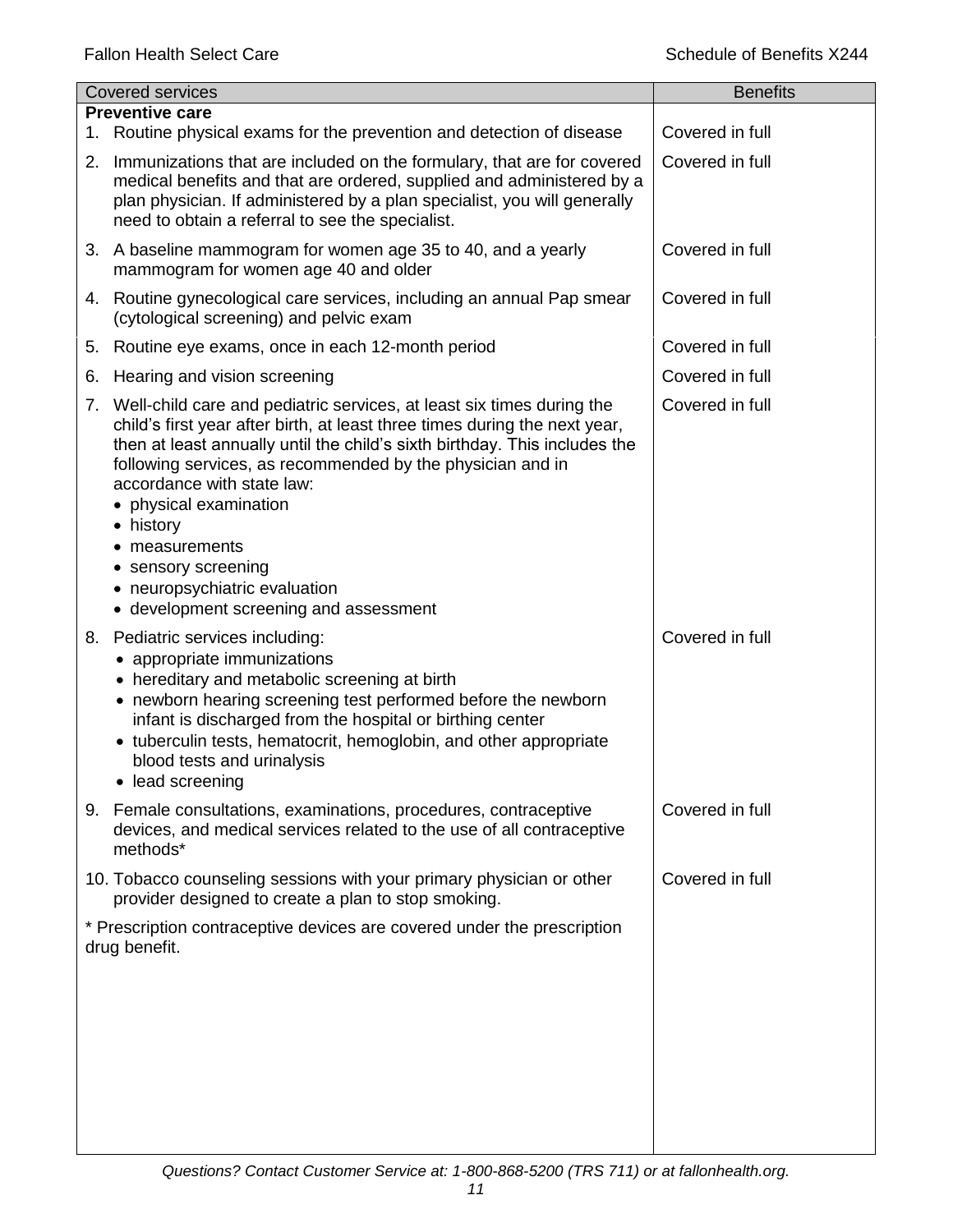| <b>Covered services</b>                  |                                                                                                                                                                                                                                                                                                                                                                                                                                                    | <b>Benefits</b>                  |
|------------------------------------------|----------------------------------------------------------------------------------------------------------------------------------------------------------------------------------------------------------------------------------------------------------------------------------------------------------------------------------------------------------------------------------------------------------------------------------------------------|----------------------------------|
|                                          | <b>Reconstructive surgery</b><br>Referral and prior authorization required (unless provided by a Reliant<br>Medical Group specialist and you have a Reliant Medical Group PCP)<br>1. Inpatient hospital services including room and board in a semiprivate<br>room and the services and supplies that would ordinarily be furnished<br>to you while you are inpatient, including Massachusetts mandated<br>services for cleft lip and cleft palate | \$500 copayment per<br>admission |
|                                          | <b>Rehabilitation and habilitation services</b>                                                                                                                                                                                                                                                                                                                                                                                                    |                                  |
|                                          | Referral required<br>1. Physical and occupational therapy services are covered for up to 60<br>visits combined per benefit period when medically necessary with<br>PCP referral. After 60 combined physical and occupational therapy<br>visits, prior authorization based on medical necessity is required for<br>additional visits.                                                                                                               | \$40 copayment per visit         |
|                                          | 2. Medically necessary services for the diagnosis and treatment of<br>speech, hearing and language disorders when services are provided<br>by a plan provider who is a speech-language pathologist or<br>audiologist; and at a plan facility or a plan provider's office with a PCP<br>referral. After 30 speech therapy visits, prior authorization based on<br>medical necessity is required for additional visits.                              | \$40 copayment per visit         |
|                                          | 3. Cardiac rehabilitation services to treat cardiovascular disease in<br>accordance with state law and Department of Public Health<br>regulations                                                                                                                                                                                                                                                                                                  | Covered in full                  |
|                                          | 4. Medically necessary early intervention services delivered by a<br>certified early intervention specialist, according to operational<br>standards developed by the Department of Public Health, for children<br>from birth to their third birthday.                                                                                                                                                                                              | Covered in full                  |
|                                          | 5. Pulmonary rehabilitation services for chronic obstructive pulmonary<br>disease (COPD) are covered for up to two one-hour sessions per day,<br>for up to 36 lifetime sessions.                                                                                                                                                                                                                                                                   | Covered in full                  |
| <b>Skilled nursing facility services</b> |                                                                                                                                                                                                                                                                                                                                                                                                                                                    |                                  |
|                                          | Referral and prior authorization required<br>1. Inpatient hospital services, for up to 100 days in each benefit period<br>provided criteria is met, including room and board in a semiprivate<br>room and the services and supplies that would ordinarily be furnished<br>to you while you are an inpatient                                                                                                                                        | \$500 copayment per<br>admission |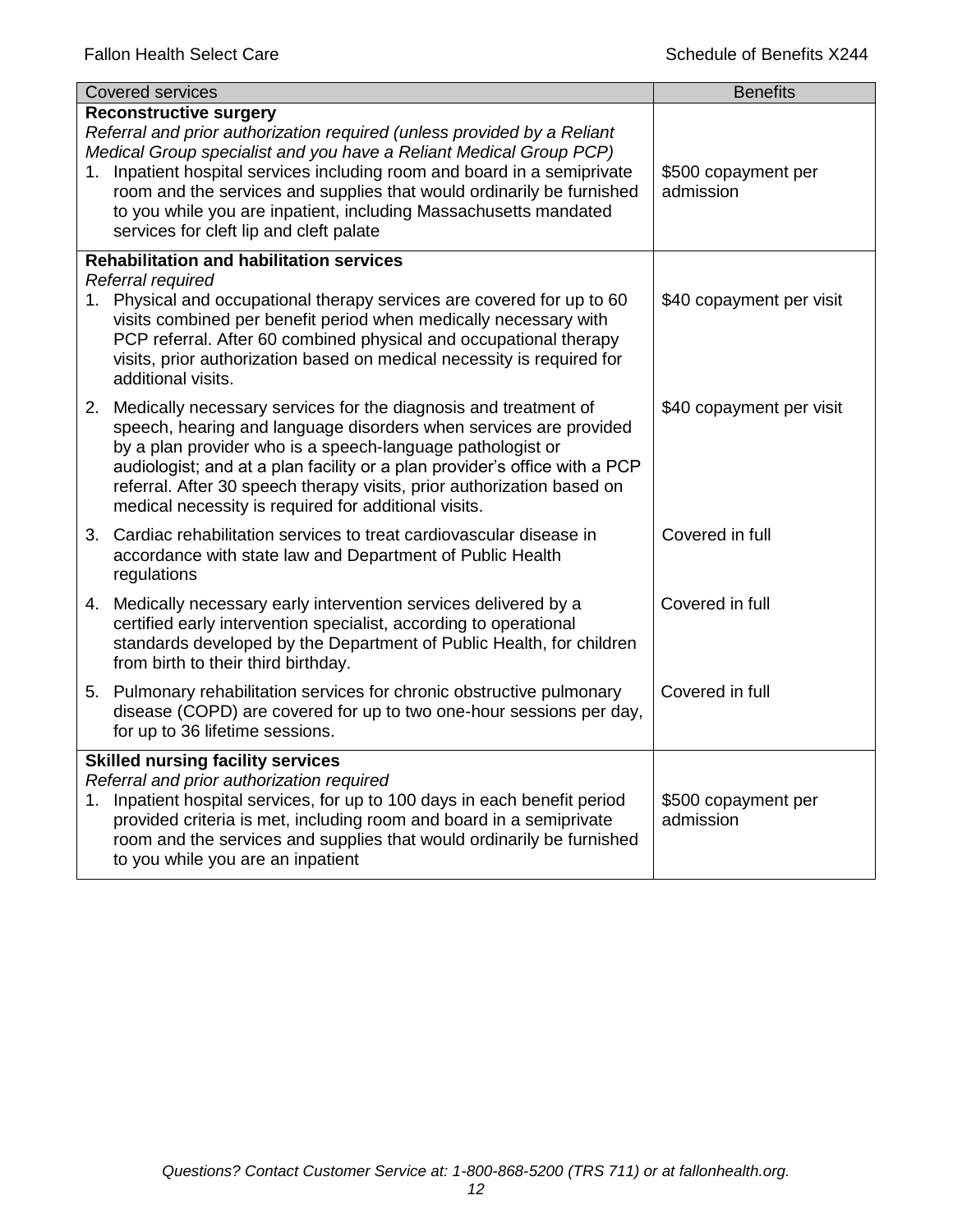# **Addendum Pediatric Dental Services**

#### This addendum is part of your *Member Handbook/Evidence of Coverage*.

This addendum provides you with the cost-sharing that you are responsible for when you get covered pediatric dental care from a plan dentist for members under the age of 19. For a list of plan dentists, go to fallonhealth.org or call Customer Service at 1-800-868-5200 (TRS 711).

#### **Preventive and Diagnostic Services**

|                                                                                    | <b>Benefits</b> |
|------------------------------------------------------------------------------------|-----------------|
| <b>Preventive and Diagnostic Services</b>                                          |                 |
| Comprehensive Evaluation (once per lifetime per provider or location)<br>$\bullet$ |                 |
| Periodic Oral Exams (two per benefit period)<br>٠                                  |                 |
| Limited oral evaluation (two per benefit period)<br>٠                              |                 |
| Full mouth x-rays (once every 36 months per provider or location)                  |                 |
| Panoramic x-rays (once every 36 months per provider or location)<br>٠              |                 |
| Bitewing x-rays (two per benefit period)                                           | Covered in full |
| Single tooth x-rays (one per visit)                                                |                 |
| Teeth cleaning, including minor scaling procedures (two per benefit period)        |                 |
| Fluoride Treatments (one per day per provider or location)                         |                 |
| Space maintainers                                                                  |                 |
| Sealants (Please note: Sealants are not covered on previously restored             |                 |
| teeth) (Once every 36 months per provider or location)                             |                 |

# **Basic Covered Services**

|                                                                           | <b>Benefits</b> |
|---------------------------------------------------------------------------|-----------------|
| <b>Basic Covered Services</b>                                             |                 |
| Amalgam restorations (once per benefit period per tooth)<br>$\bullet$     |                 |
| Composite resin restorations (once per benefit period per tooth)          |                 |
| Recement crowns/onlays<br>$\bullet$                                       |                 |
| Rebase or reline dentures (once every 24 months)                          |                 |
| Root canals on permanent teeth (once per lifetime per tooth)<br>$\bullet$ |                 |
| Prefabricated stainless steel crowns (once per lifetime per tooth)        |                 |
| Periodontal scaling and root planning (once every 36 months)<br>$\bullet$ | 25% coinsurance |
| Simple extractions (once per lifetime per tooth, erupted or exposed root) |                 |
| Surgical extractions (once per lifetime per tooth)                        |                 |
| Vital pulpotomy                                                           |                 |
| Apeicocectomy                                                             |                 |
| Palliative care                                                           |                 |
| Anesthesia                                                                |                 |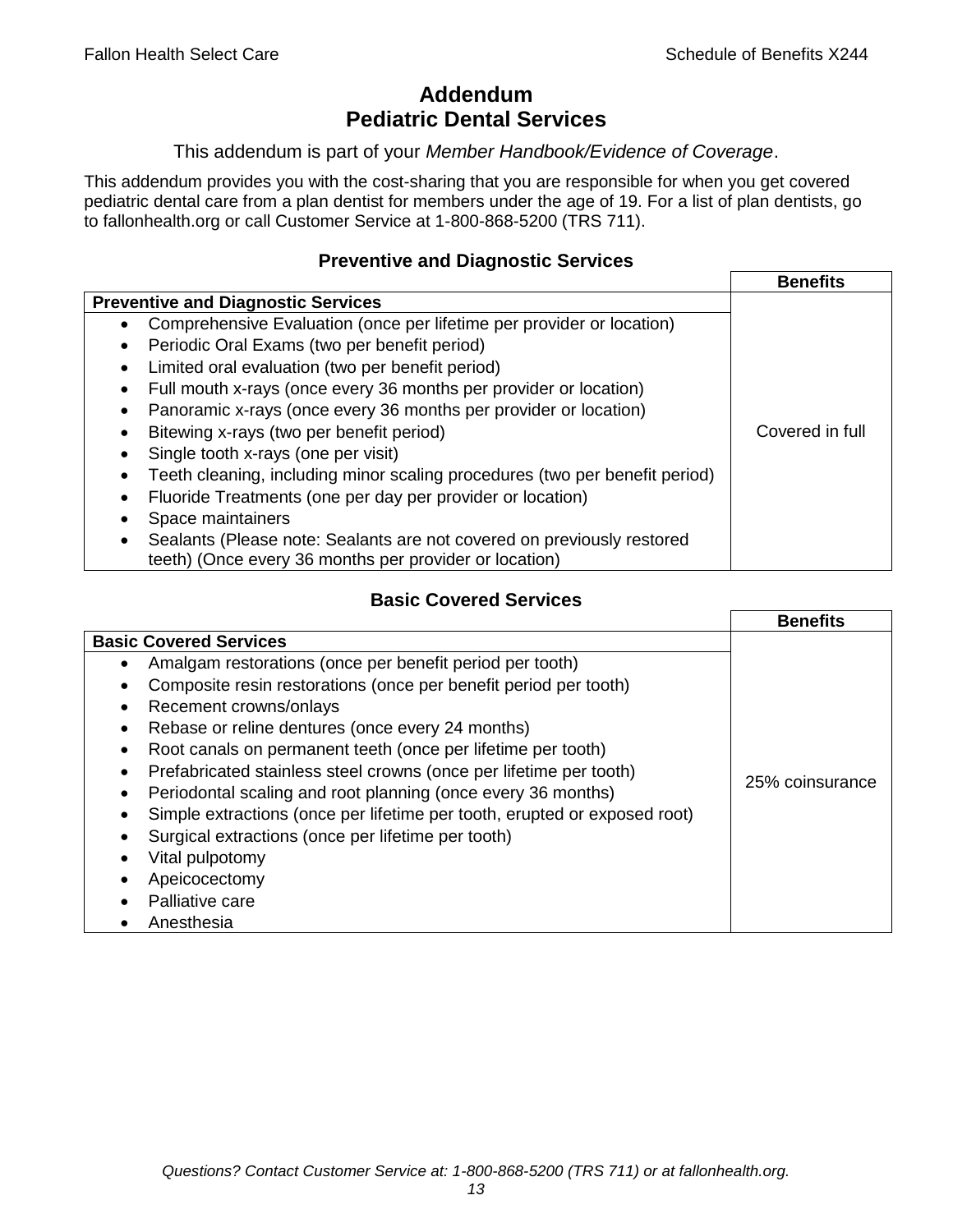## **Major Restorative Services**

|                                                                                                    | <b>Benefits</b> |
|----------------------------------------------------------------------------------------------------|-----------------|
| <b>Major Restorative Services</b>                                                                  |                 |
| Crown, resin (once every 60 months per tooth)<br>$\bullet$                                         |                 |
| Porcelain/ceramic crowns (once every 60 months per tooth)<br>$\bullet$                             | 50% coinsurance |
| Porcelain fused to metal/mobile/high noble crowns (once every 60 months<br>$\bullet$<br>per tooth) |                 |
| Partial and complete dentures (once every 84 months)                                               |                 |

### **Orthodontia**

|                                                                                                                                                                                                                                                                        | <b>Benefits</b> |
|------------------------------------------------------------------------------------------------------------------------------------------------------------------------------------------------------------------------------------------------------------------------|-----------------|
| Orthodontia                                                                                                                                                                                                                                                            |                 |
| Coverage is provided for services under the following conditions: only when<br>medically necessary; patient must have severe and handicapping malocclusion as<br>defined by HLD index score of 28 and/or one or more auto qualifiers. Prior<br>authorization required. | 50% coinsurance |

# **Related exclusions**

1. Any service that is not listed in this addendum is not covered.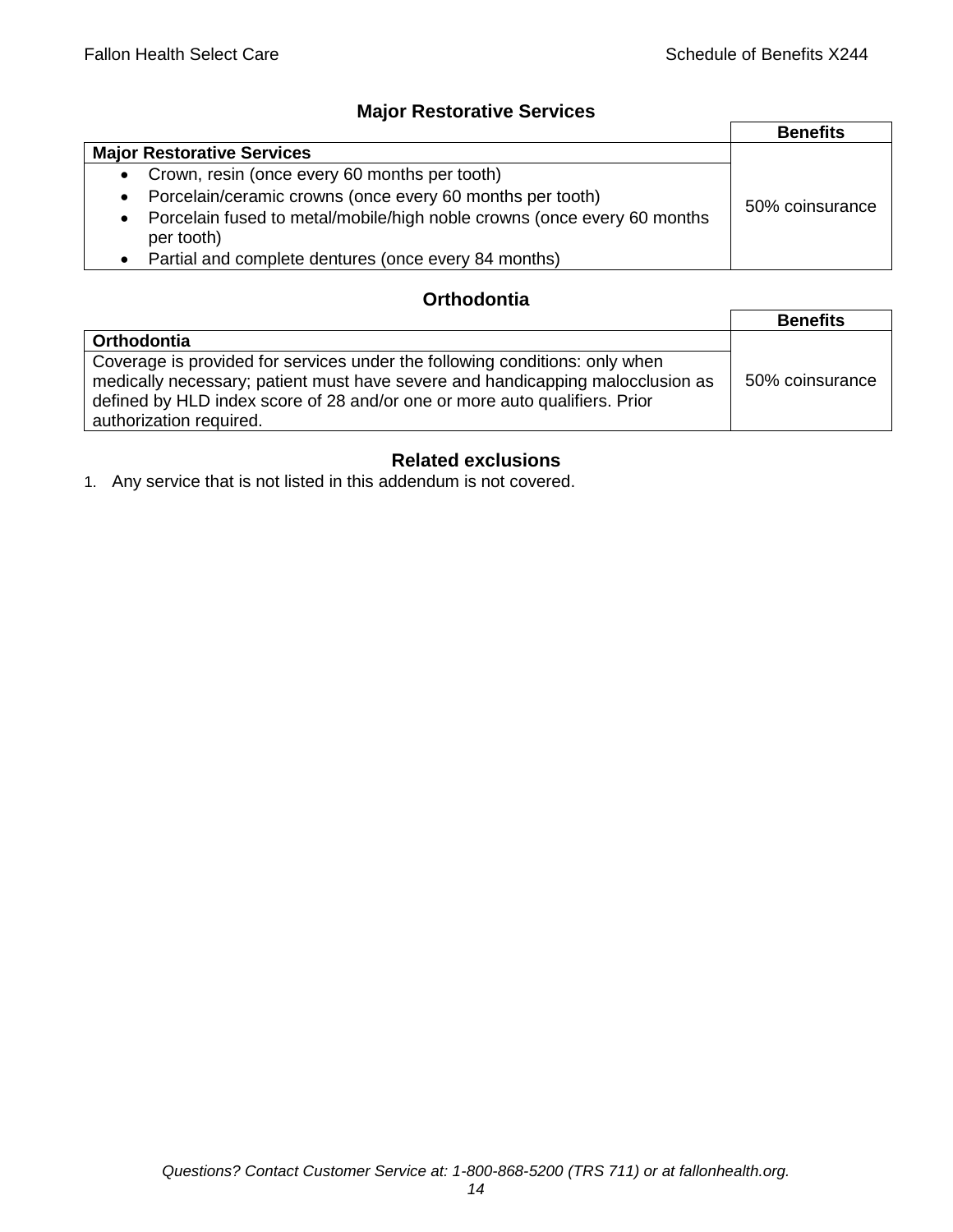# **Addendum Pediatric Vision Services**

This addendum is part of your *Member Handbook/Evidence of Coverage*.

This addendum provides you with the cost-sharing that you are responsible for when you get covered pediatric vision care from a plan vision provider for members under the age of 19. For more information about your eye and vision care benefits, including a list of plan vision providers, go to fallonhealth.org or call Customer Service at 1-800-868-5200 (TRS 711).

| Eye exam<br>\$0<br>Exam with dilation as necessary, once per calendar year<br><b>Frames</b><br>\$0<br>One designated set, once per calendar year<br>Lenses:<br><b>Standard lenses</b><br>\$0<br>Single vision<br>\$0<br><b>Bifocal</b><br><b>Trifocal</b><br>\$0<br>\$0<br>Lenticular<br>Progressive lenses<br>\$0<br>Standard<br>Premium<br>\$0 for first \$120 of retail cost,<br>80% of any additional retail cost.<br>Lens options<br>Choice of plastic or glass lenses<br>\$0<br>UV treatment<br>\$0<br>\$0<br>Tint – includes fashion and gradient tinting, and<br>oversized and glass-grey #3 prescription sunglass<br>lenses<br>Standard plastic scratch coating<br>\$0<br>\$0<br>Standard polycarbonate (kids)<br>Plastic photosensitive lenses<br>\$0<br>Other options:<br>Intermediate vision lenses<br>\$0<br>\$45<br>Standard anti-reflective<br>80% of retail cost<br>Photochromic plastic<br><b>Blended segment lenses</b><br>80% of retail cost<br><b>Polarized lenses</b><br>80% of retail cost<br>Premium anti-reflective costing<br>80% of retail cost<br>Ultra anti-reflective coating<br>80% of retail cost<br>Hi-Index lenses<br>80% of retail cost | Service       | Member cost        |
|---------------------------------------------------------------------------------------------------------------------------------------------------------------------------------------------------------------------------------------------------------------------------------------------------------------------------------------------------------------------------------------------------------------------------------------------------------------------------------------------------------------------------------------------------------------------------------------------------------------------------------------------------------------------------------------------------------------------------------------------------------------------------------------------------------------------------------------------------------------------------------------------------------------------------------------------------------------------------------------------------------------------------------------------------------------------------------------------------------------------------------------------------------------------------|---------------|--------------------|
|                                                                                                                                                                                                                                                                                                                                                                                                                                                                                                                                                                                                                                                                                                                                                                                                                                                                                                                                                                                                                                                                                                                                                                           |               |                    |
|                                                                                                                                                                                                                                                                                                                                                                                                                                                                                                                                                                                                                                                                                                                                                                                                                                                                                                                                                                                                                                                                                                                                                                           |               |                    |
|                                                                                                                                                                                                                                                                                                                                                                                                                                                                                                                                                                                                                                                                                                                                                                                                                                                                                                                                                                                                                                                                                                                                                                           |               |                    |
|                                                                                                                                                                                                                                                                                                                                                                                                                                                                                                                                                                                                                                                                                                                                                                                                                                                                                                                                                                                                                                                                                                                                                                           |               |                    |
|                                                                                                                                                                                                                                                                                                                                                                                                                                                                                                                                                                                                                                                                                                                                                                                                                                                                                                                                                                                                                                                                                                                                                                           |               |                    |
|                                                                                                                                                                                                                                                                                                                                                                                                                                                                                                                                                                                                                                                                                                                                                                                                                                                                                                                                                                                                                                                                                                                                                                           |               |                    |
|                                                                                                                                                                                                                                                                                                                                                                                                                                                                                                                                                                                                                                                                                                                                                                                                                                                                                                                                                                                                                                                                                                                                                                           |               |                    |
|                                                                                                                                                                                                                                                                                                                                                                                                                                                                                                                                                                                                                                                                                                                                                                                                                                                                                                                                                                                                                                                                                                                                                                           |               |                    |
|                                                                                                                                                                                                                                                                                                                                                                                                                                                                                                                                                                                                                                                                                                                                                                                                                                                                                                                                                                                                                                                                                                                                                                           |               |                    |
|                                                                                                                                                                                                                                                                                                                                                                                                                                                                                                                                                                                                                                                                                                                                                                                                                                                                                                                                                                                                                                                                                                                                                                           |               |                    |
|                                                                                                                                                                                                                                                                                                                                                                                                                                                                                                                                                                                                                                                                                                                                                                                                                                                                                                                                                                                                                                                                                                                                                                           |               |                    |
|                                                                                                                                                                                                                                                                                                                                                                                                                                                                                                                                                                                                                                                                                                                                                                                                                                                                                                                                                                                                                                                                                                                                                                           |               |                    |
|                                                                                                                                                                                                                                                                                                                                                                                                                                                                                                                                                                                                                                                                                                                                                                                                                                                                                                                                                                                                                                                                                                                                                                           |               |                    |
|                                                                                                                                                                                                                                                                                                                                                                                                                                                                                                                                                                                                                                                                                                                                                                                                                                                                                                                                                                                                                                                                                                                                                                           |               |                    |
|                                                                                                                                                                                                                                                                                                                                                                                                                                                                                                                                                                                                                                                                                                                                                                                                                                                                                                                                                                                                                                                                                                                                                                           |               |                    |
|                                                                                                                                                                                                                                                                                                                                                                                                                                                                                                                                                                                                                                                                                                                                                                                                                                                                                                                                                                                                                                                                                                                                                                           |               |                    |
|                                                                                                                                                                                                                                                                                                                                                                                                                                                                                                                                                                                                                                                                                                                                                                                                                                                                                                                                                                                                                                                                                                                                                                           |               |                    |
|                                                                                                                                                                                                                                                                                                                                                                                                                                                                                                                                                                                                                                                                                                                                                                                                                                                                                                                                                                                                                                                                                                                                                                           |               |                    |
|                                                                                                                                                                                                                                                                                                                                                                                                                                                                                                                                                                                                                                                                                                                                                                                                                                                                                                                                                                                                                                                                                                                                                                           |               |                    |
|                                                                                                                                                                                                                                                                                                                                                                                                                                                                                                                                                                                                                                                                                                                                                                                                                                                                                                                                                                                                                                                                                                                                                                           |               |                    |
|                                                                                                                                                                                                                                                                                                                                                                                                                                                                                                                                                                                                                                                                                                                                                                                                                                                                                                                                                                                                                                                                                                                                                                           |               |                    |
|                                                                                                                                                                                                                                                                                                                                                                                                                                                                                                                                                                                                                                                                                                                                                                                                                                                                                                                                                                                                                                                                                                                                                                           |               |                    |
|                                                                                                                                                                                                                                                                                                                                                                                                                                                                                                                                                                                                                                                                                                                                                                                                                                                                                                                                                                                                                                                                                                                                                                           |               |                    |
|                                                                                                                                                                                                                                                                                                                                                                                                                                                                                                                                                                                                                                                                                                                                                                                                                                                                                                                                                                                                                                                                                                                                                                           |               |                    |
|                                                                                                                                                                                                                                                                                                                                                                                                                                                                                                                                                                                                                                                                                                                                                                                                                                                                                                                                                                                                                                                                                                                                                                           |               |                    |
|                                                                                                                                                                                                                                                                                                                                                                                                                                                                                                                                                                                                                                                                                                                                                                                                                                                                                                                                                                                                                                                                                                                                                                           |               |                    |
|                                                                                                                                                                                                                                                                                                                                                                                                                                                                                                                                                                                                                                                                                                                                                                                                                                                                                                                                                                                                                                                                                                                                                                           |               |                    |
|                                                                                                                                                                                                                                                                                                                                                                                                                                                                                                                                                                                                                                                                                                                                                                                                                                                                                                                                                                                                                                                                                                                                                                           |               |                    |
|                                                                                                                                                                                                                                                                                                                                                                                                                                                                                                                                                                                                                                                                                                                                                                                                                                                                                                                                                                                                                                                                                                                                                                           |               |                    |
|                                                                                                                                                                                                                                                                                                                                                                                                                                                                                                                                                                                                                                                                                                                                                                                                                                                                                                                                                                                                                                                                                                                                                                           |               |                    |
|                                                                                                                                                                                                                                                                                                                                                                                                                                                                                                                                                                                                                                                                                                                                                                                                                                                                                                                                                                                                                                                                                                                                                                           |               |                    |
|                                                                                                                                                                                                                                                                                                                                                                                                                                                                                                                                                                                                                                                                                                                                                                                                                                                                                                                                                                                                                                                                                                                                                                           |               |                    |
|                                                                                                                                                                                                                                                                                                                                                                                                                                                                                                                                                                                                                                                                                                                                                                                                                                                                                                                                                                                                                                                                                                                                                                           | Other add-ons | 80% of retail cost |
| Additional complete pairs of eyewear<br>60% of retail                                                                                                                                                                                                                                                                                                                                                                                                                                                                                                                                                                                                                                                                                                                                                                                                                                                                                                                                                                                                                                                                                                                     |               |                    |
|                                                                                                                                                                                                                                                                                                                                                                                                                                                                                                                                                                                                                                                                                                                                                                                                                                                                                                                                                                                                                                                                                                                                                                           |               |                    |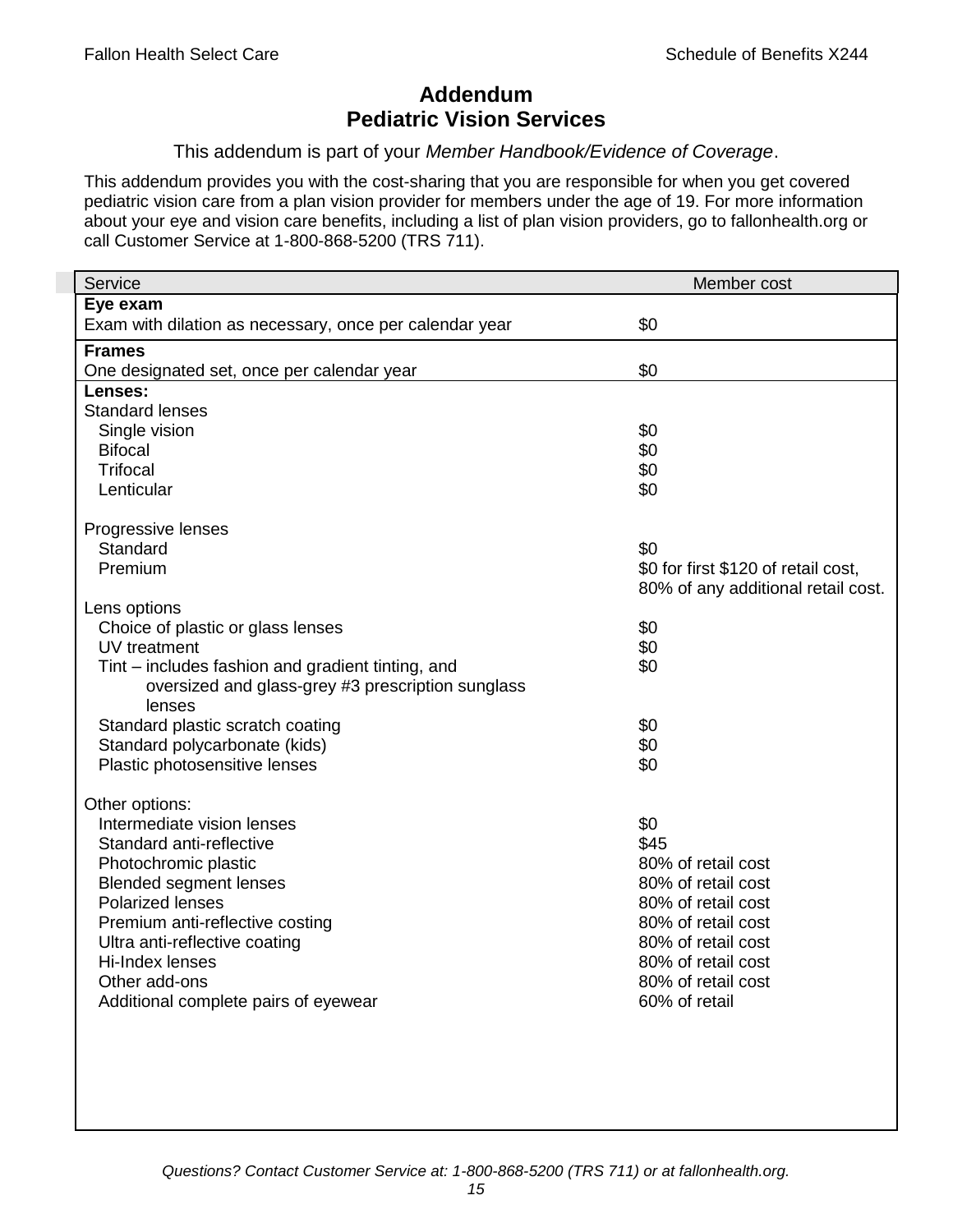| <b>Contact lenses</b><br>One pair of conventional contact lenses, in place of<br>eyeglass lenses                                                                                                                                                                                                                     | \$0 for first \$150 of retail cost,<br>75% of any additional retail cost. |
|----------------------------------------------------------------------------------------------------------------------------------------------------------------------------------------------------------------------------------------------------------------------------------------------------------------------|---------------------------------------------------------------------------|
| In place of a pair of conventional contact lenses, the<br>member may elect either of the following options:<br>Up to a 6 month supply of monthly or two-week<br>$\bullet$<br>single vision spherical or toric contact lenses<br>Up to a 3 month supply of daily disposable single<br>vision spherical contact lenses |                                                                           |
|                                                                                                                                                                                                                                                                                                                      | Up to \$55<br>10% discount from retail price                              |
| Standard contact lens fit and follow-up<br>Premium contact lens fit and follow-up                                                                                                                                                                                                                                    | 85% of retail cost                                                        |
| Additional conventional contact lenses                                                                                                                                                                                                                                                                               |                                                                           |
|                                                                                                                                                                                                                                                                                                                      | \$0                                                                       |
| Medically necessary contact lenses, in place of other<br>eyewear                                                                                                                                                                                                                                                     |                                                                           |
| Low vision services                                                                                                                                                                                                                                                                                                  | \$0                                                                       |
| •One comprehensive low vision evaluation, once<br>every five years, when medically necessary                                                                                                                                                                                                                         | \$0                                                                       |
| • Follow-up care, four visits in any five year period,<br>when medically necessary<br>.Low vision aids, such as high-power spectacles,<br>magnifiers, and telescopes, once every 24                                                                                                                                  | 25% of retail cost                                                        |
| months, when medically necessary                                                                                                                                                                                                                                                                                     |                                                                           |
|                                                                                                                                                                                                                                                                                                                      |                                                                           |
| Additional discounts on vision items are available; see<br>a plan provider or contact the plan for details.                                                                                                                                                                                                          |                                                                           |

# **Related exclusions**

- 1. Orthoptic or vision training, subnormal vision aids and any associated supplemental testing; Aniseikonic lenses.
- 2. Medical and/or surgical treatment of the eye, eyes or supporting structures.
- 3. Any eye or vision examination, or any corrective eyewear required by a policyholder as a condition of employment; Safety eyewear.
- 4. Services provided as a result of any Workers' Compensation law, or similar legislation, or required by any governmental agency or program whether federal, state or subdivisions thereof.
- 5. Non-prescription lenses and/or contact lenses.
- 6. Non-prescription sunglasses.
- 7. Two pair of glasses in lieu of bifocals.
- 8. Services rendered after the date an insured person ceases to be covered under the policy, except when vision materials ordered before coverage ended are delivered, and the services rendered to the insured person are within 31 days from the date of such order.
- 9. Services or materials provided by any other group benefit plan providing vision care.
- 10. Lost or broken lenses, frames, glasses, or contact lenses will not be replaced except in the next benefit period when vision materials would become available.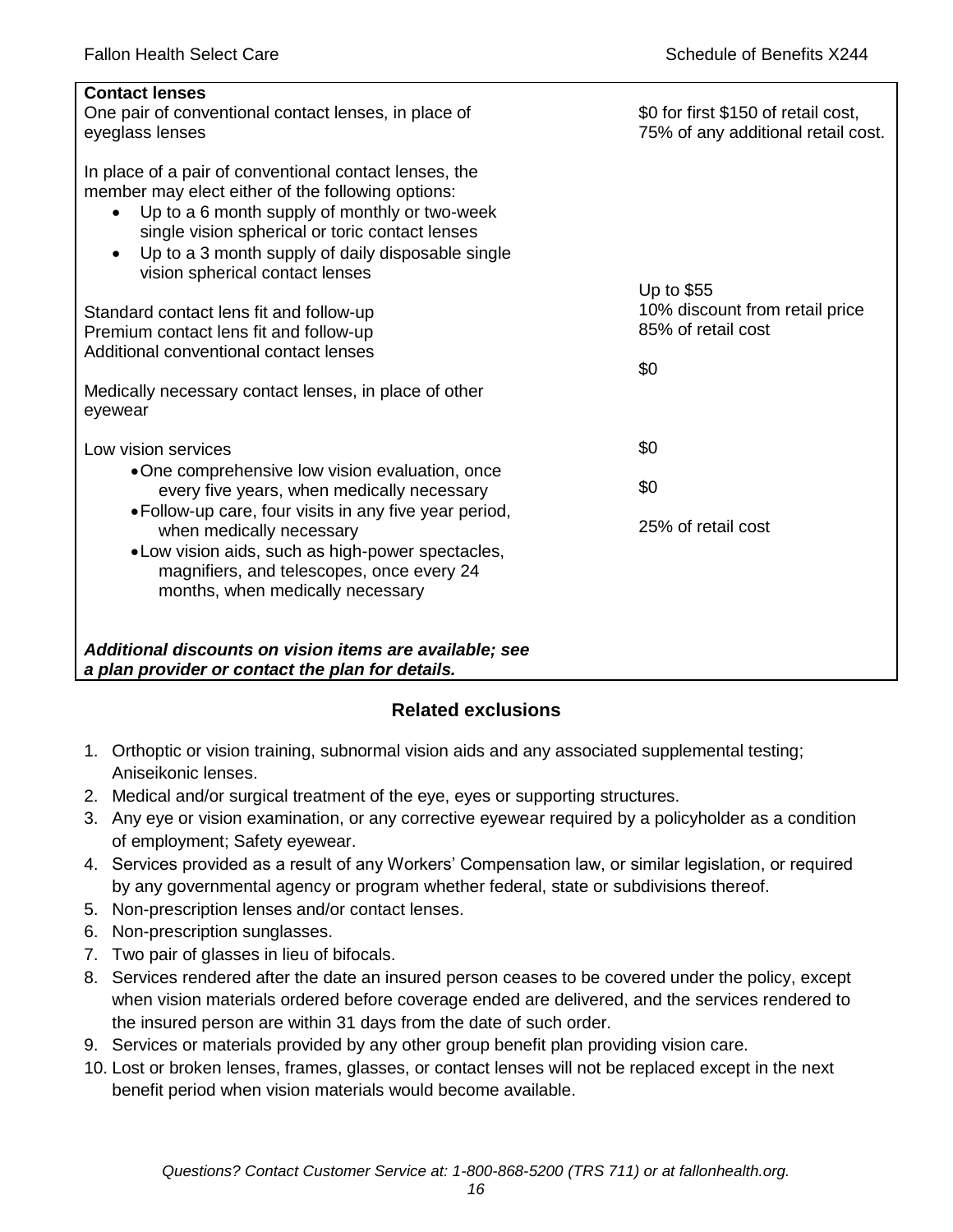# Notice of nondiscrimination

Fallon Health complies with applicable Federal civil rights laws and does not discriminate on the basis of race, color, national origin, age, disability or sex. Fallon does not exclude people or treat them differently because of race, color, national origin, age, disability or sex.

Fallon Health:

- Provides free aids and services to people with disabilities to communicate effectively with us, such as:
	- o Qualified sign language interpreters
	- $\circ$  Written information in other formats (large print, audio, accessible electronic formats, other formats)
- Provides free language services to people whose primary language is not English, such as:
	- o Qualified interpreters
	- o Information written in other languages

If you need these services, contact Customer Service at the phone number on the back of your member ID card, or by email at cs@fallonhealth.org.

If you believe that Fallon Health has failed to provide these services or discriminated in another way on the basis of race, color, national origin, age, disability or sex, you can file a grievance with:

Compliance Director Fallon Health 10 Chestnut St. Worcester, MA 01608

Phone: 1-508-368-9988 (TRS 711) Email: compliance@fallonhealth.org

You can file a grievance in person or by mail, fax or email. If you need help filing a grievance, the Compliance Director is available to help you.

You can also file a civil rights complaint with the U.S. Department of Health and Human Services, Office for Civil Rights, electronically through the Office for Civil Rights Complaint Portal, available at https://ocrportal.hhs.gov/ocr/portal/lobby.jsf, or by mail or phone at:

U.S. Department of Health and Human Services 200 Independence Avenue SW., Room 509F, HHH Building Washington, D.C., 20201

Phone: 1-800-368-1019 (TDD: 1-800-537-7697)

Complaint forms are available at http://www.hhs.gov/ocr/office/file/index.html.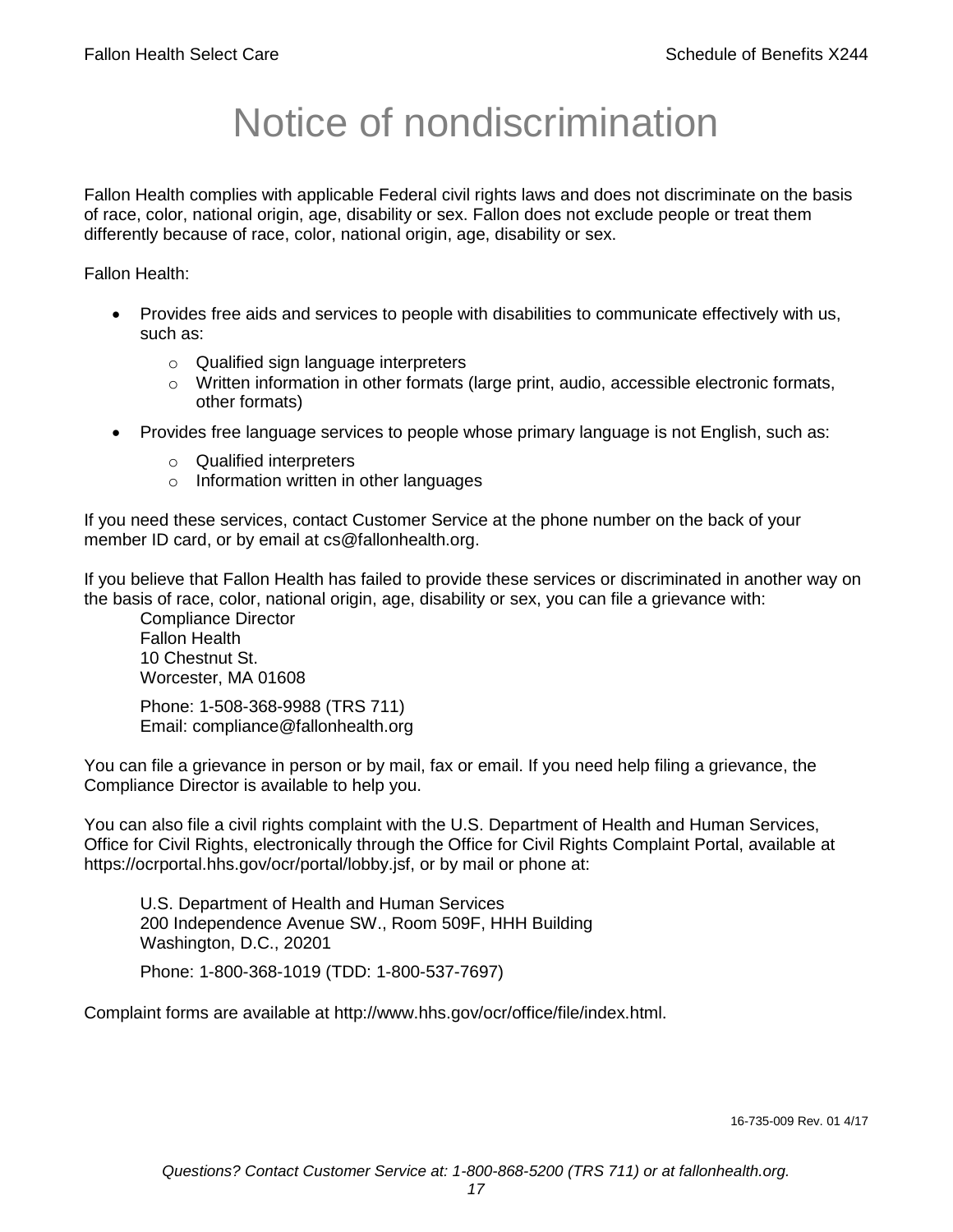# Important!

If you, or someone you're helping, has questions about Fallon Health, you have the right to get help and information in your language at no cost. To talk to an interpreter, call 1-800-868-5200.

#### **Spanish:**

Si usted, o alguien a quien usted está ayudando, tiene preguntas acerca de Fallon Health, tiene derecho a obtener ayuda e información en su idioma sin costo alguno. Para hablar con un intérprete, llame al 1-800-868-5200.

#### **Portuguese:**

Se você, ou alguém a quem você está ajudando, tem perguntas sobre o Fallon Health, você tem o direito de obter ajuda e informação em seu idioma e sem custos. Para falar com um intérprete, ligue para 1-800-868-5200.

#### **Chinese:**

如果您,或是您正在協助的對象,有關於[插入項目的名稱 Fallon Health 方面的問題,您有權利免費以您的母語得到幫助和訊息。洽詢一位翻譯員,請撥電話 [在此插入數字 1- 800-868-5200.

#### **Haitian Creole:**

Si oumenm oswa yon moun w ap ede gen kesyon konsènan Fallon Health, se dwa w pou resevwa asistans ak enfòmasyon nan lang ou pale a, san ou pa gen pou peye pou sa. Pou pale avèk yon entèprèt, rele nan 1-800-868-5200.

#### **Vietnamese:**

Nếu quý vị, hay người mà quý vị đang giúp đỡ, có câu hỏi về Fallon Health, quý vị sẽ có quyền được giúp và có thêm thông tin bằng ngôn ngữ của mình miễn phí. Để nói chuyện với một thông dịch viên, xin gọi 1-800-868-5200.

#### **Russian:**

Если у вас или лица, которому вы помогаете, имеются вопросы по поводу Fallon Health, то вы имеете право на бесплатное получение помощи и информации на вашем языке. Для разговора с переводчиком позвоните по телефону 1-800-868-5200.

#### **Arabic:**

إن كان لديك أو لدى شخص تساعده أسئلة بخصوص Health Fallon، فلديك الحق في الحصول على المساعدة والمعلومات الضرورية بلغتك من دون اية تكلفة .للتحدث مع مترجم اتصل ب .1-800-868-5200

### **Khmer/Cambodian:**

ប្រសិនបរើអ្នក ឬនរណាម្ននក់ដែលអ្នកកំពុងដែជួយ ម្ននសំណួរអ្៎ពី Fallon Health បេ, អ្នកម្ននសិេធិេេ្លលជំនួយនិងព័ែ៌ម្នន បៅកនុងភាសា ររស់អ្នក រោយម្ិនអ្ស់រ្ំ ក់ ។ ដររំម្ រនី ិយាយជាម្ួយអ្នក កែប្រ សូ ម្ 1-800-868-5200 ។

*Questions? Contact Customer Service at: 1-800-868-5200 (TRS 711) or at fallonhealth.org.*